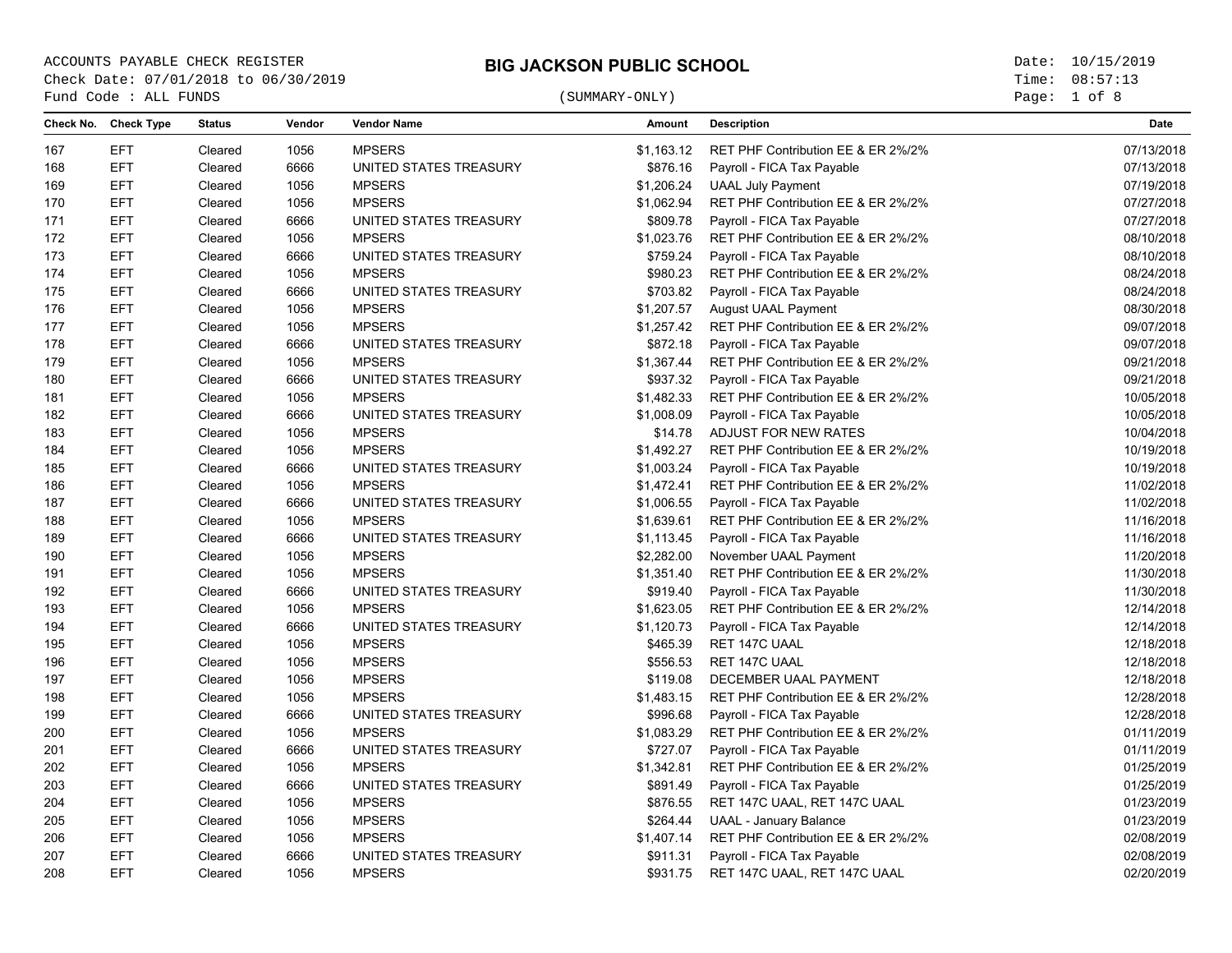**BIG JACKSON PUBLIC SCHOOL** ACCOUNTS PAYABLE CHECK REGISTER Date: 10/15/2019 Check Date: 07/01/2018 to 06/30/2019 **The Collect Community Community** Time: 08:57:13 Fund Code : ALL FUNDS

# (SUMMARY-ONLY)

Page: 2 of 8

| Check No. | <b>Check Type</b> | <b>Status</b> | Vendor | <b>Vendor Name</b>               | <b>Amount</b> | <b>Description</b>                                           | Date       |
|-----------|-------------------|---------------|--------|----------------------------------|---------------|--------------------------------------------------------------|------------|
| 209       | <b>EFT</b>        | Cleared       | 1056   | <b>MPSERS</b>                    | \$209.25      | FEBRUARY 147C UAAL PAYMENT                                   | 02/20/2019 |
| 210       | <b>EFT</b>        | Cleared       | 1056   | <b>MPSERS</b>                    | \$1,325.05    | RET PHF Contribution EE & ER 2%/2%                           | 02/22/2019 |
| 211       | <b>EFT</b>        | Cleared       | 6666   | UNITED STATES TREASURY           | \$871.34      | Payroll - FICA Tax Payable                                   | 02/22/2019 |
| 212       | <b>EFT</b>        | Cleared       | 1009   | <b>Chemical Bank</b>             | \$2,238.78    | February 2019 Loan Payment                                   | 02/27/2019 |
| 213       | <b>EFT</b>        | Cleared       | 1056   | <b>MPSERS</b>                    | \$1,141.00    | UAAL - March Payment; RET 147C UAAL                          | 02/22/2019 |
| 214       | <b>EFT</b>        | Printed       | 1056   | <b>MPSERS</b>                    | \$1,692.88    | RET PHF Contribution EE & ER 2%/2%                           | 03/08/2019 |
| 215       | <b>EFT</b>        | Printed       | 6666   | UNITED STATES TREASURY           | \$1,096.11    | Payroll - FICA Tax Payable                                   | 03/08/2019 |
| 216       | <b>EFT</b>        | Printed       | 1056   | <b>MPSERS</b>                    | \$1,464.52    | RET PHF Contribution EE & ER 2%/2%                           | 03/22/2019 |
| 217       | <b>EFT</b>        | Printed       | 6666   | UNITED STATES TREASURY           | \$949.80      | Payroll - FICA Tax Payable                                   | 03/22/2019 |
| 218       | <b>EFT</b>        | Printed       | 1056   | <b>MPSERS</b>                    | \$1,141.00    | UAAL April 2019 Payment; RET 147C UAAL                       | 04/02/2019 |
| 219       | <b>EFT</b>        | Printed       | 1056   | <b>MPSERS</b>                    | \$1,534.81    | RET PHF Contribution EE & ER 2%/2%                           | 04/05/2019 |
| 220       | <b>EFT</b>        | Printed       | 6666   | UNITED STATES TREASURY           | \$978.50      | Payroll - FICA Tax Payable                                   | 04/05/2019 |
| 221       | <b>EFT</b>        | Printed       | 1056   | <b>MPSERS</b>                    | \$1,141.00    | May UAAL Payment; RET 147C UAAL                              | 04/16/2019 |
| 222       | <b>EFT</b>        | Printed       | 1056   | <b>MPSERS</b>                    | \$1,369.80    | RET PHF Contribution EE & ER 2%/2%                           | 04/19/2019 |
| 223       | <b>EFT</b>        | Printed       | 6666   | UNITED STATES TREASURY           | \$878.69      | Payroll - FICA Tax Payable                                   | 04/19/2019 |
| 224       | <b>EFT</b>        | Printed       | 1056   | <b>MPSERS</b>                    | \$1,688.76    | RET PHF Contribution EE & ER 2%/2%                           | 05/03/2019 |
| 225       | <b>EFT</b>        | Printed       | 6666   | UNITED STATES TREASURY           | \$1,045.16    | Payroll - FICA Tax Payable                                   | 05/03/2019 |
| 226       | <b>EFT</b>        | Printed       | 1056   | <b>MPSERS</b>                    | \$1,141.00    | UAAL - June Payment; RET 147C UAAL                           | 05/16/2019 |
| 227       | <b>EFT</b>        | Printed       | 1056   | <b>MPSERS</b>                    | \$1,614.20    | RET PHF Contribution EE & ER 2%/2%                           | 05/17/2019 |
| 228       | <b>EFT</b>        | Printed       | 6666   | UNITED STATES TREASURY           | \$1,020.00    | Payroll - FICA Tax Payable                                   | 05/17/2019 |
| 229       | <b>EFT</b>        | Printed       | 1056   | <b>MPSERS</b>                    | \$1,670.39    | RET PHF Contribution EE & ER 2%/2%                           | 05/31/2019 |
| 230       | <b>EFT</b>        | Printed       | 6666   | UNITED STATES TREASURY           | \$1,057.86    | Payroll - FICA Tax Payable                                   | 05/31/2019 |
| 231       | <b>EFT</b>        | Printed       | 1056   | <b>MPSERS</b>                    | \$1,130.77    | RET PHF Contribution EE & ER 2%/2%                           | 06/14/2019 |
| 232       | <b>EFT</b>        | Printed       | 6666   | UNITED STATES TREASURY           | \$735.07      | Payroll - FICA Tax Payable                                   | 06/14/2019 |
| 233       | <b>EFT</b>        | Printed       | 1056   | <b>MPSERS</b>                    | \$1,004.42    | RET PHF Contribution EE & ER 2%/2%                           | 06/28/2019 |
| 234       | <b>EFT</b>        | Printed       | 6666   | UNITED STATES TREASURY           | \$662.93      | Payroll - FICA Tax Payable                                   | 06/28/2019 |
| 18576     | <b>PAPER</b>      | <b>VOID</b>   | 1009   | <b>Chemical Bank</b>             | -voided-      | C. WILKINSON JUNE CREDIT CARD                                | 07/05/2018 |
| 18577     | <b>PAPER</b>      | Cleared       | 27     | Jennifer England                 | \$54.50       | 06/28/2018 MILEAGE                                           | 07/05/2018 |
| 18578     | <b>PAPER</b>      | Cleared       | 88     | Kashmir Aprile                   | \$129.71      | MILEAGE APRIL 19 TO JUNE 19                                  | 07/05/2018 |
| 18579     | <b>PAPER</b>      | Cleared       | 25     | Rebecca Jackson                  | \$257.24      | MILEAGE 4/13 - 6/25/18                                       | 07/05/2018 |
| 18580     | <b>PAPER</b>      | Cleared       | 1063   | <b>SEG Workers Comp Fun</b>      | \$92.00       | <b>1ST QUARTER WORK COMP</b>                                 | 07/05/2018 |
| 18581     | <b>PAPER</b>      | Cleared       | 1064   | SET-SEG                          | \$7,188.00    | PROPERTY INSURANCE 2018-2019                                 | 07/05/2018 |
| 18582     | <b>PAPER</b>      | Cleared       | 1018   | <b>First Bankcard</b>            | \$189.82      | C. WILKINSON - JUNE CREDIT CARD                              | 07/05/2018 |
| 18583     | <b>PAPER</b>      | Cleared       | 1022   | <b>Great Lakes Energy</b>        | \$130.55      | June Electric                                                | 07/12/2018 |
| 18584     | <b>PAPER</b>      | Cleared       | 43     | Independent Rural Waste Services | \$139.00      | <b>July Services</b>                                         | 07/12/2018 |
| 18585     | <b>PAPER</b>      | Cleared       | 1067   | T&W Electronics, Inc.            | \$56.25       | <b>July Radio Services</b>                                   | 07/12/2018 |
| 18586     | <b>PAPER</b>      | Cleared       | 1002   | AT&T                             | \$154.18      | Phone Service from 7/4/18 To 8/3/18                          | 07/19/2018 |
| 18587     | <b>PAPER</b>      | Cleared       | 11     | Countryconnect                   | \$6.42        | <b>July Service</b>                                          | 07/19/2018 |
| 18588     | <b>PAPER</b>      | Cleared       | 10     | Newaygo County RESA              | \$1,477.99    | Insurance - July Murphy, Financial Services 7/1/18 To 9/30/1 | 07/19/2018 |
| 18589     | <b>PAPER</b>      | Cleared       | 1075   | <b>Xerox Corporation</b>         | \$40.18       | 05/31/2018 To 06/30/2018                                     | 07/19/2018 |
| 18590     | <b>PAPER</b>      | Cleared       | 27     | Jennifer England                 | \$139.52      | MILEAGE 7/6/18 TO 7/26/18                                    | 07/31/2018 |
| 18591     | <b>PAPER</b>      | Cleared       | 32     | PAUL A RUELLE                    | \$1,000.00    | Roof Repair SE Modular Classroom                             | 07/31/2018 |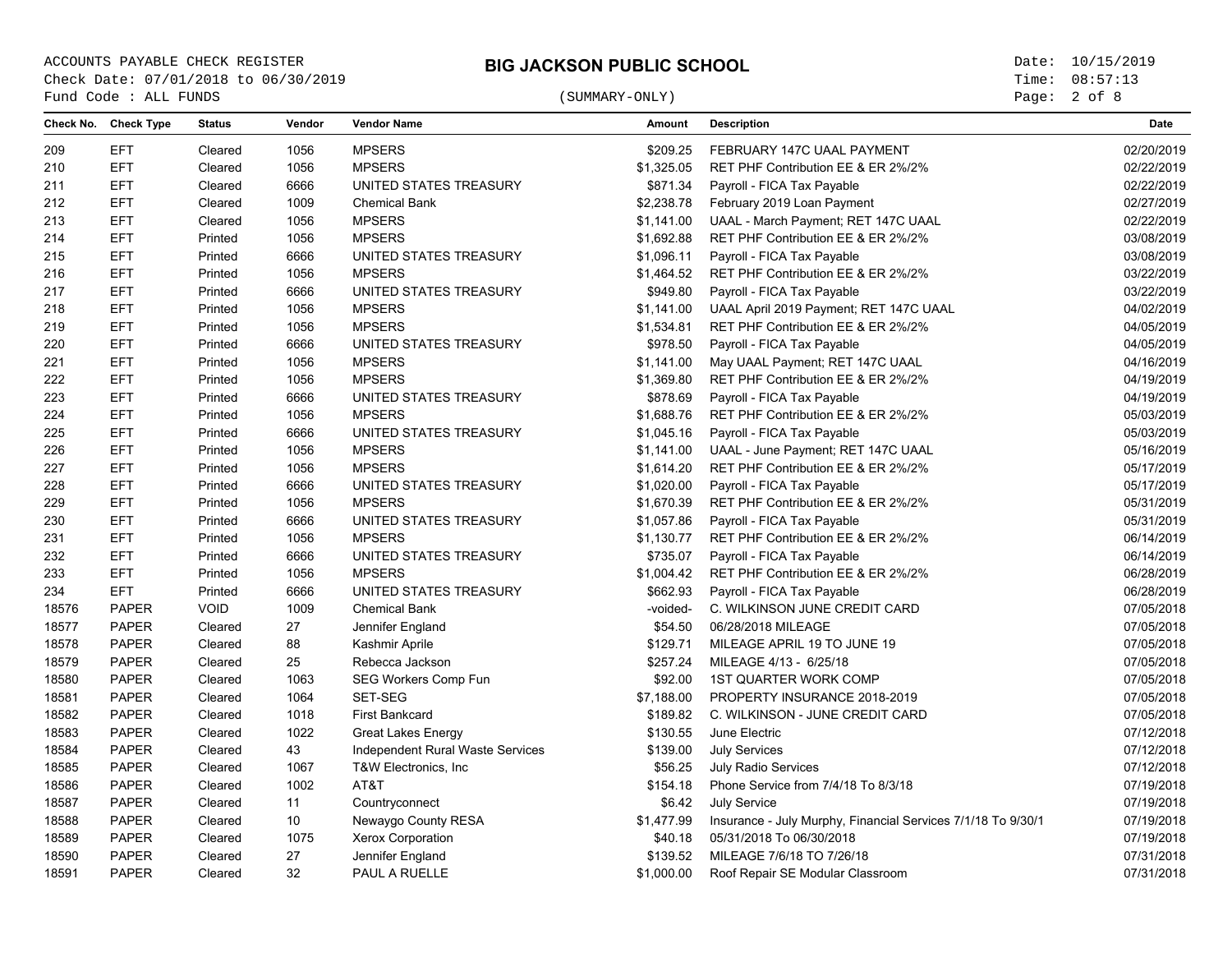# (SUMMARY-ONLY)

Page: 3 of 8

|       | Check No. Check Type | <b>Status</b> | Vendor | <b>Vendor Name</b>               | Amount     | <b>Description</b>                                           | <b>Date</b> |
|-------|----------------------|---------------|--------|----------------------------------|------------|--------------------------------------------------------------|-------------|
| 18592 | <b>PAPER</b>         | <b>VOID</b>   | 111    | <b>Precision Roller</b>          | -voided-   | Toner Cartridges, Toner                                      | 07/31/2018  |
| 18593 | <b>PAPER</b>         | Cleared       | 1040   | State of Michigan                | \$159.58   | Payroll - State Tax Payable                                  | 07/13/2018  |
| 18594 | <b>PAPER</b>         | Cleared       | 1040   | State of Michigan                | \$150.43   | Payroll - State Tax Payable                                  | 07/27/2018  |
| 18595 | <b>PAPER</b>         | Cleared       | 1018   | <b>First Bankcard</b>            | \$9.00     | <b>August Credit Card</b>                                    | 08/06/2018  |
| 18596 | <b>PAPER</b>         | Cleared       | 1022   | <b>Great Lakes Energy</b>        | \$165.13   | Electric Invoices                                            | 08/06/2018  |
| 18597 | <b>PAPER</b>         | Cleared       | 43     | Independent Rural Waste Services | \$139.00   | Service 8/19/18 To 9/15/18                                   | 08/14/2018  |
| 18598 | <b>PAPER</b>         | Cleared       | 10     | Newaygo County RESA              | \$1,009.24 | FIBER CHARGES - JULY 2018, INSURANCE - L MURPHY AUGUST       | 08/14/2018  |
| 18599 | <b>PAPER</b>         | Cleared       | 32     | PAUL A RUELLE                    | \$1,000.00 | Roof Repair Final Payment                                    | 08/14/2018  |
| 18600 | <b>PAPER</b>         | Cleared       | 1067   | T&W Electronics, Inc.            | \$56.25    | Service For August 2018                                      | 08/14/2018  |
| 18601 | <b>PAPER</b>         | Cleared       | 1002   | AT&T                             | \$154.15   | Phone Service 7/5/18 To 8/4/18                               | 08/20/2018  |
| 18602 | <b>PAPER</b>         | Cleared       | 11     | Countryconnect                   | \$7.53     | Phone Service 7/5/18 To 8/4/18                               | 08/20/2018  |
| 18603 | PAPER                | Cleared       | 32     | PAUL A RUELLE                    | \$1,000.00 | Downpayment Reshingling Office Roof                          | 08/20/2018  |
| 18604 | <b>PAPER</b>         | Cleared       | 1059   | Sam Jackson Septic               | \$700.00   | Septic Services In July 2018                                 | 08/20/2018  |
| 18605 | <b>PAPER</b>         | Cleared       | 1075   | <b>Xerox Corporation</b>         | \$40.18    | July Printer Lease                                           | 08/20/2018  |
| 18606 | <b>PAPER</b>         | Cleared       | 1009   | <b>Chemical Bank</b>             | \$2,238.78 | <b>Bus Payment August 2018</b>                               | 08/20/2018  |
| 18607 | <b>PAPER</b>         | Cleared       | 1022   | <b>Great Lakes Energy</b>        | \$129.94   | July 26 to August 23, 07/26/2018 To 8/23/2018                | 08/30/2018  |
| 18608 | <b>PAPER</b>         | Cleared       | 13     | <b>IXL Learning</b>              | \$650.00   | <b>MASB Membership</b>                                       | 08/30/2018  |
| 18609 | PAPER                | Cleared       | 88     | Kashmir Aprile                   | \$99.73    | <b>Phone Reimbursement</b>                                   | 08/30/2018  |
| 18610 | <b>PAPER</b>         | Cleared       | 48     | Larry Bulson                     | \$598.34   | August 24 Bos Repair                                         | 08/30/2018  |
| 18611 | <b>PAPER</b>         | Cleared       | 32     | PAUL A RUELLE                    | \$1,000.00 | Office Roof                                                  | 08/30/2018  |
| 18612 | <b>PAPER</b>         | Cleared       | 1054   | Renaissance                      | \$2,680.00 | <b>Subscription Renewal</b>                                  | 08/30/2018  |
| 18613 | <b>PAPER</b>         | Cleared       | 1064   | SET-SEG                          | \$92.00    | <b>Work Comp</b>                                             | 08/30/2018  |
| 18614 | <b>PAPER</b>         | Cleared       | 1040   | State of Michigan                | \$139.73   | Payroll - State Tax Payable                                  | 08/10/2018  |
| 18615 | <b>PAPER</b>         | Cleared       | 1040   | State of Michigan                | \$137.12   | Payroll - State Tax Payable                                  | 08/24/2018  |
| 18616 | PAPER                | Cleared       | 1072   | Vanguard                         | \$510.11   | Fire Inspection                                              | 08/30/2018  |
| 18617 | <b>PAPER</b>         | Cleared       | 1002   | AT&T                             | \$154.15   | AUGUST 5 TO SEPTEMBER 4, 2018                                | 09/12/2018  |
| 18618 | <b>PAPER</b>         | Cleared       | 1012   | <b>Curt Wilkinson</b>            | \$100.00   | PHYSICAL REIMBURSEMENT                                       | 09/12/2018  |
| 18619 | <b>PAPER</b>         | Cleared       | 1018   | <b>First Bankcard</b>            | \$820.85   | AUGUST STATEMENT, AUGUST STATEMENT 2018 B. JACKSON,          | 09/12/2018  |
| 18620 | <b>PAPER</b>         | Cleared       | 43     | Independent Rural Waste Services | \$139.00   | DUMPSTER FEE 9/16/18 TO 10/13/18                             | 09/12/2018  |
| 18621 | <b>PAPER</b>         | Cleared       | 48     | Larry Bulson                     | \$932.98   | <b>BUS REPAIR INVOICE</b>                                    | 09/12/2018  |
| 18622 | <b>PAPER</b>         | Cleared       | 1040   | State of Michigan                | \$153.54   | Payroll - State Tax Payable                                  | 09/07/2018  |
| 18623 | <b>PAPER</b>         | Cleared       | 1067   | T&W Electronics, Inc             | \$56.25    | RADIO SERVICE SEPTEMBER 2018                                 | 09/12/2018  |
| 18624 | <b>PAPER</b>         | Cleared       | 113    | THRUN LAW FIRM, P.C.             | \$900.00   | SPECIAL ELECTION PREPARATION                                 | 09/12/2018  |
| 18625 | <b>PAPER</b>         | Cleared       | 11     | Countryconnect                   | \$7.88     | Phone - 9-6-18                                               | 09/24/2018  |
| 18626 | <b>PAPER</b>         | VOID          | 1033   | MAISD                            | -voided-   | <b>SWIS Licenses</b>                                         | 09/24/2018  |
| 18627 | <b>PAPER</b>         | Cleared       | 10     | Newaygo County RESA              | \$1,178.87 | FIBER CHARGES - AUGUST 2018, Special Election Notice, INSURA | 09/24/2018  |
| 18628 | <b>PAPER</b>         | Cleared       | 112    | NorthStar AED                    | \$400.60   | <b>AED</b>                                                   | 09/24/2018  |
| 18629 | PAPER                | Cleared       | 32     | PAUL A RUELLE                    | \$700.00   | <b>Build Shelving and Bench</b>                              | 09/24/2018  |
| 18630 | <b>PAPER</b>         | Cleared       | 1040   | State of Michigan                | \$161.19   | Payroll - State Tax Payable                                  | 09/21/2018  |
| 18631 | <b>PAPER</b>         | Cleared       | 1015   | Dolly Lucas                      | \$418.56   | Mileage 8/27/18 To 9/18/18                                   | 10/04/2018  |
| 18632 | <b>PAPER</b>         | Cleared       | 1018   | <b>First Bankcard</b>            | \$904.60   | October Statement - C. Wilkinson, R. Jackson Credit Card Sta | 10/04/2018  |
| 18633 | <b>PAPER</b>         | Cleared       | 1022   | <b>Great Lakes Energy</b>        | \$225.21   | Electric 8/23/18 To 9/25/18                                  | 10/04/2018  |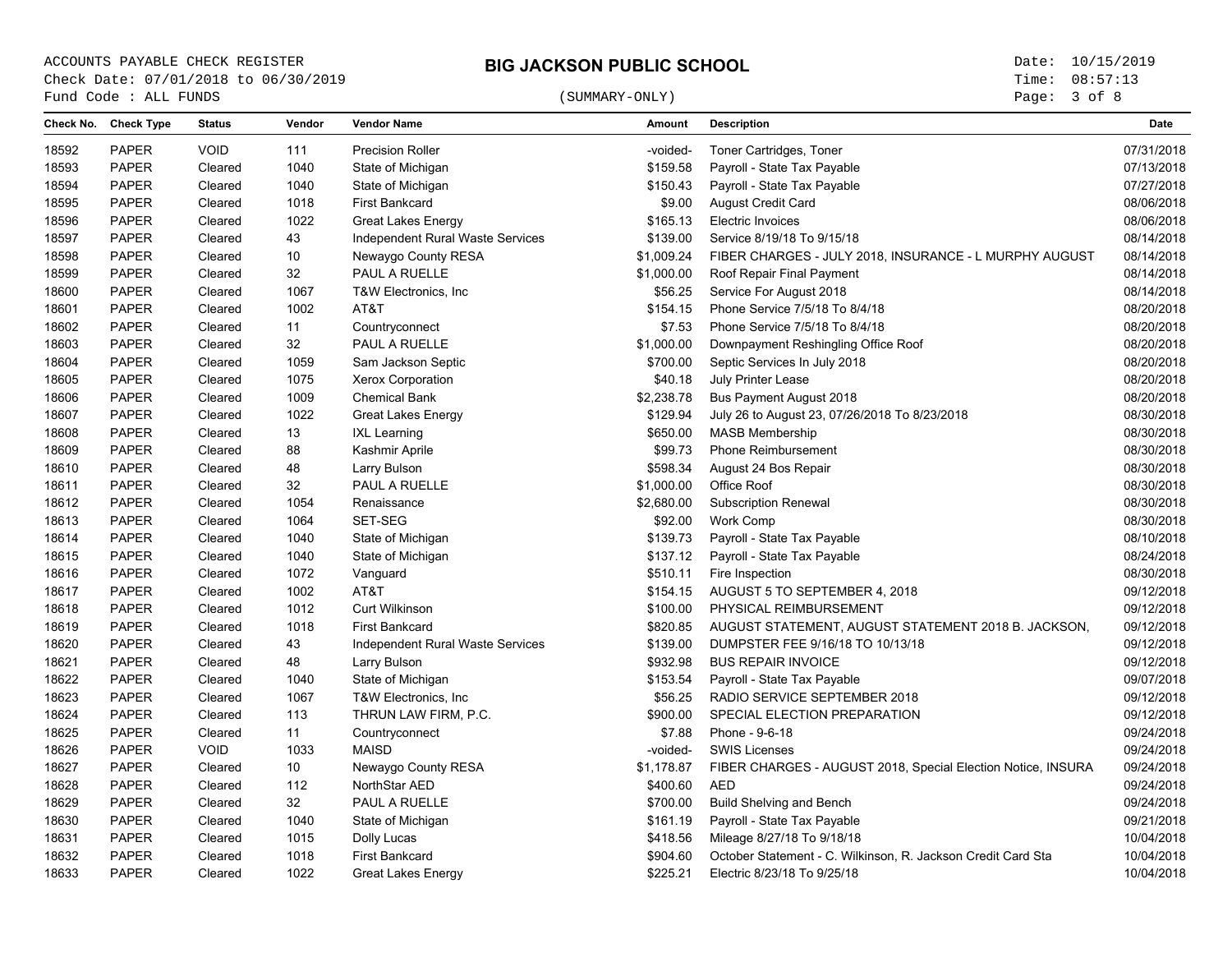# (SUMMARY-ONLY)

Page: 4 of 8

| 18634<br><b>PAPER</b><br>Cleared<br>43<br>Independent Rural Waste Services<br>\$139.00<br>Dumpster Fee 10/14/18 To 11/10/18<br>88<br>18635<br><b>PAPER</b><br>Cleared<br>Kashmir Aprile<br>\$88.29<br>Mileage 9/5/18 To 9/25/18<br>18636<br>PAPER<br>1045<br>Newaygo Co. Clerk<br>\$2,063.87<br>Cleared<br>Election Costs For Augst 7 Election<br>18637<br><b>PAPER</b><br>10<br>Newaygo County RESA<br>\$1,899.24<br>Cleared<br>Fiber Charges - September, Data Warehouse Services 2018-2019<br>18638<br><b>PAPER</b><br>25<br>\$652.84<br>Mileage Thru 9/25/18<br>Cleared<br>Rebecca Jackson<br>18639<br><b>PAPER</b><br>1040<br>\$170.48<br>Payroll - State Tax Payable<br>Cleared<br>State of Michigan<br>18640<br><b>PAPER</b><br>\$56.25<br>Radio Service For October<br>Cleared<br>1067<br>T&W Electronics, Inc.<br><b>PAPER</b><br>18641<br>Cleared<br>115<br>Vanguard Fire & Security Systems<br>\$318.00<br>Fire Alarm Inspection<br><b>PAPER</b><br>18642<br>103<br>White Cloud Computer Services<br>\$497.49<br>Service Call On 9/25/18<br>Cleared<br><b>PAPER</b><br>1075<br>\$43.06<br>18643<br>Xerox Corporation<br>Copies 7/30/18 To 9/12/18<br>Cleared<br><b>PAPER</b><br>1002<br>AT&T<br>18644<br>\$154.58<br>Phone Bill 10/4/18<br>Cleared<br><b>PAPER</b><br>18645<br>Cleared<br>116<br><b>Big Rapids Public Schools</b><br>\$30.00<br>Lunch Money For Colton Thwaites<br>18646<br><b>PAPER</b><br>1035<br>McGraw-Hill<br>\$459.41<br>Textbooks<br>Cleared<br>18647<br><b>PAPER</b><br>\$740.98<br>Cleared<br>1046<br>Newaygo Co. Treas.<br>Tax Tribunal, State Tax Commission, BOR Prior Tax Year 2017<br><b>PAPER</b><br>114<br><b>PRESIDIO</b><br>\$8,940.00<br><b>Computer Purchase</b><br>18648<br>Cleared<br>PAPER<br>25<br>18649<br>\$72.97<br>Sign Letters<br>Cleared<br>Rebecca Jackson<br>18650<br><b>PAPER</b><br>1040<br>\$169.15<br>Payroll - State Tax Payable<br>Cleared<br>State of Michigan<br><b>PAPER</b><br>\$12.67<br>18651<br>Cleared<br>11<br>Countryconnect<br>Long Distance through October 6<br>18652<br><b>PAPER</b><br>1015<br>\$431.64<br>Cleared<br>Dolly Lucas<br>October Mileage<br><b>PAPER</b><br>18653<br>Cleared<br>1018<br><b>First Bankcard</b><br>\$1,032.25<br>October - Curt, OCTOBER - BECKY<br><b>PAPER</b><br>1022<br>18654<br>Cleared<br>\$446.99<br>Great Lakes Energy<br>09/25/18 TO 10/25/18, 9/25/2018 TO 10/25/2018<br><b>PAPER</b><br>27<br>18655<br>\$100.28<br>9/10/2018 TO 10/11/2018<br>Cleared<br>Jennifer England<br>18656<br><b>PAPER</b><br>84<br>Lisa Murphy<br>\$104.64<br>OCTOBER 2 TO OCTOBER 30, 2018<br>Cleared<br><b>PAPER</b><br>18657<br>117<br>RINGLER'S PLUMBING & HEATING, INC.<br>\$94.70<br>SERVICE CALL - 10/23/18<br>Cleared<br>18658<br><b>PAPER</b><br>1075<br>\$40.18<br><b>COPIES - SEPTEMBER</b><br>11/05/2018<br>Cleared<br><b>Xerox Corporation</b><br>PAPER<br>1009<br>\$2,238.78<br>11/20/2018<br>18659<br>Cleared<br><b>Chemical Bank</b><br><b>Bus Payment - November</b><br>18660<br>PAPER<br>43<br>\$139.00<br>11/20/2018<br>Cleared<br>Independent Rural Waste Services<br>Dumpster Fee 11/11/18 To 12/08/18<br>18661<br><b>PAPER</b><br>\$1,034.07<br>11/20/2018<br>Cleared<br>10<br>Newaygo County RESA<br>November Invoice For Services<br>18662<br>PAPER<br>1067<br>\$56.25<br>11/20/2018<br>Cleared<br>T&W Electronics, Inc.<br>Radio Service For November, 2018<br>18663<br><b>PAPER</b><br>1002<br>AT&T<br>\$154.54<br>11/26/2018<br>Cleared<br>Oct 6 To Nov 4, 2018 Invoice<br>18664<br><b>PAPER</b><br>\$12.48<br>11/26/2018<br>Cleared<br>11<br>Countryconnect<br>October 8 To November 1, 2018<br><b>PAPER</b><br>18665<br>Cleared<br>88<br>Kashmir Aprile<br>\$10.98<br><b>Title I Supplies</b><br>11/26/2018<br><b>PAPER</b><br>\$372.78<br>11/30/2018<br>18666<br>1015<br>Dolly Lucas<br>NOVEMBER 1 TO NOVEMBER 30, 2018<br>Cleared<br><b>PAPER</b><br>11/30/2018<br>18667<br>1023<br>Hendon & Slate, PC<br>\$9,900.00<br>FINANCIAL AUDIT 2017-2018<br>Cleared<br>18668<br><b>PAPER</b><br>1064<br>SET-SEG<br>\$92.00<br><b>WORK COMP - 3RD QUARTER</b><br>11/30/2018<br>Cleared<br><b>PAPER</b><br>1040<br>18669<br>Cleared<br>State of Michigan<br>\$175.12<br>Payroll - State Tax Payable<br>11/02/2018<br>18670<br><b>PAPER</b><br>1040<br>\$188.13<br>Payroll - State Tax Payable<br>11/16/2018<br>Cleared<br>State of Michigan<br>18671<br><b>PAPER</b><br>1040<br>\$160.83<br>Payroll - State Tax Payable<br>11/30/2018<br>Cleared<br>State of Michigan<br>18672<br><b>PAPER</b><br>1018<br>12/07/2018<br>Cleared<br><b>First Bankcard</b><br>\$805.59<br>11/23/18 Statement - C. Wilkinson<br>1022<br>18673<br><b>PAPER</b><br>\$873.62<br>Electric - 10/25/18 To 11/27/2018, Electric - 10/25/2018 To<br>12/07/2018<br>Cleared<br><b>Great Lakes Energy</b><br>84<br>18674<br><b>PAPER</b><br>\$83.93<br>12/07/2018<br>Cleared<br>Lisa Murphy<br>Mileage L. Murphy - 11/29 To 12/7 | Check No. | <b>Check Type</b> | <b>Status</b> | Vendor | <b>Vendor Name</b> | <b>Amount</b> | <b>Description</b> | <b>Date</b> |
|------------------------------------------------------------------------------------------------------------------------------------------------------------------------------------------------------------------------------------------------------------------------------------------------------------------------------------------------------------------------------------------------------------------------------------------------------------------------------------------------------------------------------------------------------------------------------------------------------------------------------------------------------------------------------------------------------------------------------------------------------------------------------------------------------------------------------------------------------------------------------------------------------------------------------------------------------------------------------------------------------------------------------------------------------------------------------------------------------------------------------------------------------------------------------------------------------------------------------------------------------------------------------------------------------------------------------------------------------------------------------------------------------------------------------------------------------------------------------------------------------------------------------------------------------------------------------------------------------------------------------------------------------------------------------------------------------------------------------------------------------------------------------------------------------------------------------------------------------------------------------------------------------------------------------------------------------------------------------------------------------------------------------------------------------------------------------------------------------------------------------------------------------------------------------------------------------------------------------------------------------------------------------------------------------------------------------------------------------------------------------------------------------------------------------------------------------------------------------------------------------------------------------------------------------------------------------------------------------------------------------------------------------------------------------------------------------------------------------------------------------------------------------------------------------------------------------------------------------------------------------------------------------------------------------------------------------------------------------------------------------------------------------------------------------------------------------------------------------------------------------------------------------------------------------------------------------------------------------------------------------------------------------------------------------------------------------------------------------------------------------------------------------------------------------------------------------------------------------------------------------------------------------------------------------------------------------------------------------------------------------------------------------------------------------------------------------------------------------------------------------------------------------------------------------------------------------------------------------------------------------------------------------------------------------------------------------------------------------------------------------------------------------------------------------------------------------------------------------------------------------------------------------------------------------------------------------------------------------------------------------------------------------------------------------------------------------------------------------------------------------------------------------------------------------------------------------------------------------------------------------------------------------------------------------------------------------------------------------------------------------------------------------------------------------------------------------------------------------------------------------------------------------------------------------------------------------------------------------------------------------------------------------------------------|-----------|-------------------|---------------|--------|--------------------|---------------|--------------------|-------------|
|                                                                                                                                                                                                                                                                                                                                                                                                                                                                                                                                                                                                                                                                                                                                                                                                                                                                                                                                                                                                                                                                                                                                                                                                                                                                                                                                                                                                                                                                                                                                                                                                                                                                                                                                                                                                                                                                                                                                                                                                                                                                                                                                                                                                                                                                                                                                                                                                                                                                                                                                                                                                                                                                                                                                                                                                                                                                                                                                                                                                                                                                                                                                                                                                                                                                                                                                                                                                                                                                                                                                                                                                                                                                                                                                                                                                                                                                                                                                                                                                                                                                                                                                                                                                                                                                                                                                                                                                                                                                                                                                                                                                                                                                                                                                                                                                                                                                                                                        |           |                   |               |        |                    |               |                    | 10/04/2018  |
|                                                                                                                                                                                                                                                                                                                                                                                                                                                                                                                                                                                                                                                                                                                                                                                                                                                                                                                                                                                                                                                                                                                                                                                                                                                                                                                                                                                                                                                                                                                                                                                                                                                                                                                                                                                                                                                                                                                                                                                                                                                                                                                                                                                                                                                                                                                                                                                                                                                                                                                                                                                                                                                                                                                                                                                                                                                                                                                                                                                                                                                                                                                                                                                                                                                                                                                                                                                                                                                                                                                                                                                                                                                                                                                                                                                                                                                                                                                                                                                                                                                                                                                                                                                                                                                                                                                                                                                                                                                                                                                                                                                                                                                                                                                                                                                                                                                                                                                        |           |                   |               |        |                    |               |                    | 10/04/2018  |
|                                                                                                                                                                                                                                                                                                                                                                                                                                                                                                                                                                                                                                                                                                                                                                                                                                                                                                                                                                                                                                                                                                                                                                                                                                                                                                                                                                                                                                                                                                                                                                                                                                                                                                                                                                                                                                                                                                                                                                                                                                                                                                                                                                                                                                                                                                                                                                                                                                                                                                                                                                                                                                                                                                                                                                                                                                                                                                                                                                                                                                                                                                                                                                                                                                                                                                                                                                                                                                                                                                                                                                                                                                                                                                                                                                                                                                                                                                                                                                                                                                                                                                                                                                                                                                                                                                                                                                                                                                                                                                                                                                                                                                                                                                                                                                                                                                                                                                                        |           |                   |               |        |                    |               |                    | 10/04/2018  |
|                                                                                                                                                                                                                                                                                                                                                                                                                                                                                                                                                                                                                                                                                                                                                                                                                                                                                                                                                                                                                                                                                                                                                                                                                                                                                                                                                                                                                                                                                                                                                                                                                                                                                                                                                                                                                                                                                                                                                                                                                                                                                                                                                                                                                                                                                                                                                                                                                                                                                                                                                                                                                                                                                                                                                                                                                                                                                                                                                                                                                                                                                                                                                                                                                                                                                                                                                                                                                                                                                                                                                                                                                                                                                                                                                                                                                                                                                                                                                                                                                                                                                                                                                                                                                                                                                                                                                                                                                                                                                                                                                                                                                                                                                                                                                                                                                                                                                                                        |           |                   |               |        |                    |               |                    | 10/04/2018  |
|                                                                                                                                                                                                                                                                                                                                                                                                                                                                                                                                                                                                                                                                                                                                                                                                                                                                                                                                                                                                                                                                                                                                                                                                                                                                                                                                                                                                                                                                                                                                                                                                                                                                                                                                                                                                                                                                                                                                                                                                                                                                                                                                                                                                                                                                                                                                                                                                                                                                                                                                                                                                                                                                                                                                                                                                                                                                                                                                                                                                                                                                                                                                                                                                                                                                                                                                                                                                                                                                                                                                                                                                                                                                                                                                                                                                                                                                                                                                                                                                                                                                                                                                                                                                                                                                                                                                                                                                                                                                                                                                                                                                                                                                                                                                                                                                                                                                                                                        |           |                   |               |        |                    |               |                    | 10/04/2018  |
|                                                                                                                                                                                                                                                                                                                                                                                                                                                                                                                                                                                                                                                                                                                                                                                                                                                                                                                                                                                                                                                                                                                                                                                                                                                                                                                                                                                                                                                                                                                                                                                                                                                                                                                                                                                                                                                                                                                                                                                                                                                                                                                                                                                                                                                                                                                                                                                                                                                                                                                                                                                                                                                                                                                                                                                                                                                                                                                                                                                                                                                                                                                                                                                                                                                                                                                                                                                                                                                                                                                                                                                                                                                                                                                                                                                                                                                                                                                                                                                                                                                                                                                                                                                                                                                                                                                                                                                                                                                                                                                                                                                                                                                                                                                                                                                                                                                                                                                        |           |                   |               |        |                    |               |                    | 10/05/2018  |
|                                                                                                                                                                                                                                                                                                                                                                                                                                                                                                                                                                                                                                                                                                                                                                                                                                                                                                                                                                                                                                                                                                                                                                                                                                                                                                                                                                                                                                                                                                                                                                                                                                                                                                                                                                                                                                                                                                                                                                                                                                                                                                                                                                                                                                                                                                                                                                                                                                                                                                                                                                                                                                                                                                                                                                                                                                                                                                                                                                                                                                                                                                                                                                                                                                                                                                                                                                                                                                                                                                                                                                                                                                                                                                                                                                                                                                                                                                                                                                                                                                                                                                                                                                                                                                                                                                                                                                                                                                                                                                                                                                                                                                                                                                                                                                                                                                                                                                                        |           |                   |               |        |                    |               |                    | 10/04/2018  |
|                                                                                                                                                                                                                                                                                                                                                                                                                                                                                                                                                                                                                                                                                                                                                                                                                                                                                                                                                                                                                                                                                                                                                                                                                                                                                                                                                                                                                                                                                                                                                                                                                                                                                                                                                                                                                                                                                                                                                                                                                                                                                                                                                                                                                                                                                                                                                                                                                                                                                                                                                                                                                                                                                                                                                                                                                                                                                                                                                                                                                                                                                                                                                                                                                                                                                                                                                                                                                                                                                                                                                                                                                                                                                                                                                                                                                                                                                                                                                                                                                                                                                                                                                                                                                                                                                                                                                                                                                                                                                                                                                                                                                                                                                                                                                                                                                                                                                                                        |           |                   |               |        |                    |               |                    | 10/04/2018  |
|                                                                                                                                                                                                                                                                                                                                                                                                                                                                                                                                                                                                                                                                                                                                                                                                                                                                                                                                                                                                                                                                                                                                                                                                                                                                                                                                                                                                                                                                                                                                                                                                                                                                                                                                                                                                                                                                                                                                                                                                                                                                                                                                                                                                                                                                                                                                                                                                                                                                                                                                                                                                                                                                                                                                                                                                                                                                                                                                                                                                                                                                                                                                                                                                                                                                                                                                                                                                                                                                                                                                                                                                                                                                                                                                                                                                                                                                                                                                                                                                                                                                                                                                                                                                                                                                                                                                                                                                                                                                                                                                                                                                                                                                                                                                                                                                                                                                                                                        |           |                   |               |        |                    |               |                    | 10/04/2018  |
|                                                                                                                                                                                                                                                                                                                                                                                                                                                                                                                                                                                                                                                                                                                                                                                                                                                                                                                                                                                                                                                                                                                                                                                                                                                                                                                                                                                                                                                                                                                                                                                                                                                                                                                                                                                                                                                                                                                                                                                                                                                                                                                                                                                                                                                                                                                                                                                                                                                                                                                                                                                                                                                                                                                                                                                                                                                                                                                                                                                                                                                                                                                                                                                                                                                                                                                                                                                                                                                                                                                                                                                                                                                                                                                                                                                                                                                                                                                                                                                                                                                                                                                                                                                                                                                                                                                                                                                                                                                                                                                                                                                                                                                                                                                                                                                                                                                                                                                        |           |                   |               |        |                    |               |                    | 10/04/2018  |
|                                                                                                                                                                                                                                                                                                                                                                                                                                                                                                                                                                                                                                                                                                                                                                                                                                                                                                                                                                                                                                                                                                                                                                                                                                                                                                                                                                                                                                                                                                                                                                                                                                                                                                                                                                                                                                                                                                                                                                                                                                                                                                                                                                                                                                                                                                                                                                                                                                                                                                                                                                                                                                                                                                                                                                                                                                                                                                                                                                                                                                                                                                                                                                                                                                                                                                                                                                                                                                                                                                                                                                                                                                                                                                                                                                                                                                                                                                                                                                                                                                                                                                                                                                                                                                                                                                                                                                                                                                                                                                                                                                                                                                                                                                                                                                                                                                                                                                                        |           |                   |               |        |                    |               |                    | 10/23/2018  |
|                                                                                                                                                                                                                                                                                                                                                                                                                                                                                                                                                                                                                                                                                                                                                                                                                                                                                                                                                                                                                                                                                                                                                                                                                                                                                                                                                                                                                                                                                                                                                                                                                                                                                                                                                                                                                                                                                                                                                                                                                                                                                                                                                                                                                                                                                                                                                                                                                                                                                                                                                                                                                                                                                                                                                                                                                                                                                                                                                                                                                                                                                                                                                                                                                                                                                                                                                                                                                                                                                                                                                                                                                                                                                                                                                                                                                                                                                                                                                                                                                                                                                                                                                                                                                                                                                                                                                                                                                                                                                                                                                                                                                                                                                                                                                                                                                                                                                                                        |           |                   |               |        |                    |               |                    | 10/23/2018  |
|                                                                                                                                                                                                                                                                                                                                                                                                                                                                                                                                                                                                                                                                                                                                                                                                                                                                                                                                                                                                                                                                                                                                                                                                                                                                                                                                                                                                                                                                                                                                                                                                                                                                                                                                                                                                                                                                                                                                                                                                                                                                                                                                                                                                                                                                                                                                                                                                                                                                                                                                                                                                                                                                                                                                                                                                                                                                                                                                                                                                                                                                                                                                                                                                                                                                                                                                                                                                                                                                                                                                                                                                                                                                                                                                                                                                                                                                                                                                                                                                                                                                                                                                                                                                                                                                                                                                                                                                                                                                                                                                                                                                                                                                                                                                                                                                                                                                                                                        |           |                   |               |        |                    |               |                    | 10/23/2018  |
|                                                                                                                                                                                                                                                                                                                                                                                                                                                                                                                                                                                                                                                                                                                                                                                                                                                                                                                                                                                                                                                                                                                                                                                                                                                                                                                                                                                                                                                                                                                                                                                                                                                                                                                                                                                                                                                                                                                                                                                                                                                                                                                                                                                                                                                                                                                                                                                                                                                                                                                                                                                                                                                                                                                                                                                                                                                                                                                                                                                                                                                                                                                                                                                                                                                                                                                                                                                                                                                                                                                                                                                                                                                                                                                                                                                                                                                                                                                                                                                                                                                                                                                                                                                                                                                                                                                                                                                                                                                                                                                                                                                                                                                                                                                                                                                                                                                                                                                        |           |                   |               |        |                    |               |                    | 10/23/2018  |
|                                                                                                                                                                                                                                                                                                                                                                                                                                                                                                                                                                                                                                                                                                                                                                                                                                                                                                                                                                                                                                                                                                                                                                                                                                                                                                                                                                                                                                                                                                                                                                                                                                                                                                                                                                                                                                                                                                                                                                                                                                                                                                                                                                                                                                                                                                                                                                                                                                                                                                                                                                                                                                                                                                                                                                                                                                                                                                                                                                                                                                                                                                                                                                                                                                                                                                                                                                                                                                                                                                                                                                                                                                                                                                                                                                                                                                                                                                                                                                                                                                                                                                                                                                                                                                                                                                                                                                                                                                                                                                                                                                                                                                                                                                                                                                                                                                                                                                                        |           |                   |               |        |                    |               |                    | 10/23/2018  |
|                                                                                                                                                                                                                                                                                                                                                                                                                                                                                                                                                                                                                                                                                                                                                                                                                                                                                                                                                                                                                                                                                                                                                                                                                                                                                                                                                                                                                                                                                                                                                                                                                                                                                                                                                                                                                                                                                                                                                                                                                                                                                                                                                                                                                                                                                                                                                                                                                                                                                                                                                                                                                                                                                                                                                                                                                                                                                                                                                                                                                                                                                                                                                                                                                                                                                                                                                                                                                                                                                                                                                                                                                                                                                                                                                                                                                                                                                                                                                                                                                                                                                                                                                                                                                                                                                                                                                                                                                                                                                                                                                                                                                                                                                                                                                                                                                                                                                                                        |           |                   |               |        |                    |               |                    | 10/23/2018  |
|                                                                                                                                                                                                                                                                                                                                                                                                                                                                                                                                                                                                                                                                                                                                                                                                                                                                                                                                                                                                                                                                                                                                                                                                                                                                                                                                                                                                                                                                                                                                                                                                                                                                                                                                                                                                                                                                                                                                                                                                                                                                                                                                                                                                                                                                                                                                                                                                                                                                                                                                                                                                                                                                                                                                                                                                                                                                                                                                                                                                                                                                                                                                                                                                                                                                                                                                                                                                                                                                                                                                                                                                                                                                                                                                                                                                                                                                                                                                                                                                                                                                                                                                                                                                                                                                                                                                                                                                                                                                                                                                                                                                                                                                                                                                                                                                                                                                                                                        |           |                   |               |        |                    |               |                    | 10/19/2018  |
|                                                                                                                                                                                                                                                                                                                                                                                                                                                                                                                                                                                                                                                                                                                                                                                                                                                                                                                                                                                                                                                                                                                                                                                                                                                                                                                                                                                                                                                                                                                                                                                                                                                                                                                                                                                                                                                                                                                                                                                                                                                                                                                                                                                                                                                                                                                                                                                                                                                                                                                                                                                                                                                                                                                                                                                                                                                                                                                                                                                                                                                                                                                                                                                                                                                                                                                                                                                                                                                                                                                                                                                                                                                                                                                                                                                                                                                                                                                                                                                                                                                                                                                                                                                                                                                                                                                                                                                                                                                                                                                                                                                                                                                                                                                                                                                                                                                                                                                        |           |                   |               |        |                    |               |                    | 10/24/2018  |
|                                                                                                                                                                                                                                                                                                                                                                                                                                                                                                                                                                                                                                                                                                                                                                                                                                                                                                                                                                                                                                                                                                                                                                                                                                                                                                                                                                                                                                                                                                                                                                                                                                                                                                                                                                                                                                                                                                                                                                                                                                                                                                                                                                                                                                                                                                                                                                                                                                                                                                                                                                                                                                                                                                                                                                                                                                                                                                                                                                                                                                                                                                                                                                                                                                                                                                                                                                                                                                                                                                                                                                                                                                                                                                                                                                                                                                                                                                                                                                                                                                                                                                                                                                                                                                                                                                                                                                                                                                                                                                                                                                                                                                                                                                                                                                                                                                                                                                                        |           |                   |               |        |                    |               |                    | 11/05/2018  |
|                                                                                                                                                                                                                                                                                                                                                                                                                                                                                                                                                                                                                                                                                                                                                                                                                                                                                                                                                                                                                                                                                                                                                                                                                                                                                                                                                                                                                                                                                                                                                                                                                                                                                                                                                                                                                                                                                                                                                                                                                                                                                                                                                                                                                                                                                                                                                                                                                                                                                                                                                                                                                                                                                                                                                                                                                                                                                                                                                                                                                                                                                                                                                                                                                                                                                                                                                                                                                                                                                                                                                                                                                                                                                                                                                                                                                                                                                                                                                                                                                                                                                                                                                                                                                                                                                                                                                                                                                                                                                                                                                                                                                                                                                                                                                                                                                                                                                                                        |           |                   |               |        |                    |               |                    | 11/05/2018  |
|                                                                                                                                                                                                                                                                                                                                                                                                                                                                                                                                                                                                                                                                                                                                                                                                                                                                                                                                                                                                                                                                                                                                                                                                                                                                                                                                                                                                                                                                                                                                                                                                                                                                                                                                                                                                                                                                                                                                                                                                                                                                                                                                                                                                                                                                                                                                                                                                                                                                                                                                                                                                                                                                                                                                                                                                                                                                                                                                                                                                                                                                                                                                                                                                                                                                                                                                                                                                                                                                                                                                                                                                                                                                                                                                                                                                                                                                                                                                                                                                                                                                                                                                                                                                                                                                                                                                                                                                                                                                                                                                                                                                                                                                                                                                                                                                                                                                                                                        |           |                   |               |        |                    |               |                    | 11/05/2018  |
|                                                                                                                                                                                                                                                                                                                                                                                                                                                                                                                                                                                                                                                                                                                                                                                                                                                                                                                                                                                                                                                                                                                                                                                                                                                                                                                                                                                                                                                                                                                                                                                                                                                                                                                                                                                                                                                                                                                                                                                                                                                                                                                                                                                                                                                                                                                                                                                                                                                                                                                                                                                                                                                                                                                                                                                                                                                                                                                                                                                                                                                                                                                                                                                                                                                                                                                                                                                                                                                                                                                                                                                                                                                                                                                                                                                                                                                                                                                                                                                                                                                                                                                                                                                                                                                                                                                                                                                                                                                                                                                                                                                                                                                                                                                                                                                                                                                                                                                        |           |                   |               |        |                    |               |                    | 11/05/2018  |
|                                                                                                                                                                                                                                                                                                                                                                                                                                                                                                                                                                                                                                                                                                                                                                                                                                                                                                                                                                                                                                                                                                                                                                                                                                                                                                                                                                                                                                                                                                                                                                                                                                                                                                                                                                                                                                                                                                                                                                                                                                                                                                                                                                                                                                                                                                                                                                                                                                                                                                                                                                                                                                                                                                                                                                                                                                                                                                                                                                                                                                                                                                                                                                                                                                                                                                                                                                                                                                                                                                                                                                                                                                                                                                                                                                                                                                                                                                                                                                                                                                                                                                                                                                                                                                                                                                                                                                                                                                                                                                                                                                                                                                                                                                                                                                                                                                                                                                                        |           |                   |               |        |                    |               |                    | 11/05/2018  |
|                                                                                                                                                                                                                                                                                                                                                                                                                                                                                                                                                                                                                                                                                                                                                                                                                                                                                                                                                                                                                                                                                                                                                                                                                                                                                                                                                                                                                                                                                                                                                                                                                                                                                                                                                                                                                                                                                                                                                                                                                                                                                                                                                                                                                                                                                                                                                                                                                                                                                                                                                                                                                                                                                                                                                                                                                                                                                                                                                                                                                                                                                                                                                                                                                                                                                                                                                                                                                                                                                                                                                                                                                                                                                                                                                                                                                                                                                                                                                                                                                                                                                                                                                                                                                                                                                                                                                                                                                                                                                                                                                                                                                                                                                                                                                                                                                                                                                                                        |           |                   |               |        |                    |               |                    | 11/05/2018  |
|                                                                                                                                                                                                                                                                                                                                                                                                                                                                                                                                                                                                                                                                                                                                                                                                                                                                                                                                                                                                                                                                                                                                                                                                                                                                                                                                                                                                                                                                                                                                                                                                                                                                                                                                                                                                                                                                                                                                                                                                                                                                                                                                                                                                                                                                                                                                                                                                                                                                                                                                                                                                                                                                                                                                                                                                                                                                                                                                                                                                                                                                                                                                                                                                                                                                                                                                                                                                                                                                                                                                                                                                                                                                                                                                                                                                                                                                                                                                                                                                                                                                                                                                                                                                                                                                                                                                                                                                                                                                                                                                                                                                                                                                                                                                                                                                                                                                                                                        |           |                   |               |        |                    |               |                    |             |
|                                                                                                                                                                                                                                                                                                                                                                                                                                                                                                                                                                                                                                                                                                                                                                                                                                                                                                                                                                                                                                                                                                                                                                                                                                                                                                                                                                                                                                                                                                                                                                                                                                                                                                                                                                                                                                                                                                                                                                                                                                                                                                                                                                                                                                                                                                                                                                                                                                                                                                                                                                                                                                                                                                                                                                                                                                                                                                                                                                                                                                                                                                                                                                                                                                                                                                                                                                                                                                                                                                                                                                                                                                                                                                                                                                                                                                                                                                                                                                                                                                                                                                                                                                                                                                                                                                                                                                                                                                                                                                                                                                                                                                                                                                                                                                                                                                                                                                                        |           |                   |               |        |                    |               |                    |             |
|                                                                                                                                                                                                                                                                                                                                                                                                                                                                                                                                                                                                                                                                                                                                                                                                                                                                                                                                                                                                                                                                                                                                                                                                                                                                                                                                                                                                                                                                                                                                                                                                                                                                                                                                                                                                                                                                                                                                                                                                                                                                                                                                                                                                                                                                                                                                                                                                                                                                                                                                                                                                                                                                                                                                                                                                                                                                                                                                                                                                                                                                                                                                                                                                                                                                                                                                                                                                                                                                                                                                                                                                                                                                                                                                                                                                                                                                                                                                                                                                                                                                                                                                                                                                                                                                                                                                                                                                                                                                                                                                                                                                                                                                                                                                                                                                                                                                                                                        |           |                   |               |        |                    |               |                    |             |
|                                                                                                                                                                                                                                                                                                                                                                                                                                                                                                                                                                                                                                                                                                                                                                                                                                                                                                                                                                                                                                                                                                                                                                                                                                                                                                                                                                                                                                                                                                                                                                                                                                                                                                                                                                                                                                                                                                                                                                                                                                                                                                                                                                                                                                                                                                                                                                                                                                                                                                                                                                                                                                                                                                                                                                                                                                                                                                                                                                                                                                                                                                                                                                                                                                                                                                                                                                                                                                                                                                                                                                                                                                                                                                                                                                                                                                                                                                                                                                                                                                                                                                                                                                                                                                                                                                                                                                                                                                                                                                                                                                                                                                                                                                                                                                                                                                                                                                                        |           |                   |               |        |                    |               |                    |             |
|                                                                                                                                                                                                                                                                                                                                                                                                                                                                                                                                                                                                                                                                                                                                                                                                                                                                                                                                                                                                                                                                                                                                                                                                                                                                                                                                                                                                                                                                                                                                                                                                                                                                                                                                                                                                                                                                                                                                                                                                                                                                                                                                                                                                                                                                                                                                                                                                                                                                                                                                                                                                                                                                                                                                                                                                                                                                                                                                                                                                                                                                                                                                                                                                                                                                                                                                                                                                                                                                                                                                                                                                                                                                                                                                                                                                                                                                                                                                                                                                                                                                                                                                                                                                                                                                                                                                                                                                                                                                                                                                                                                                                                                                                                                                                                                                                                                                                                                        |           |                   |               |        |                    |               |                    |             |
|                                                                                                                                                                                                                                                                                                                                                                                                                                                                                                                                                                                                                                                                                                                                                                                                                                                                                                                                                                                                                                                                                                                                                                                                                                                                                                                                                                                                                                                                                                                                                                                                                                                                                                                                                                                                                                                                                                                                                                                                                                                                                                                                                                                                                                                                                                                                                                                                                                                                                                                                                                                                                                                                                                                                                                                                                                                                                                                                                                                                                                                                                                                                                                                                                                                                                                                                                                                                                                                                                                                                                                                                                                                                                                                                                                                                                                                                                                                                                                                                                                                                                                                                                                                                                                                                                                                                                                                                                                                                                                                                                                                                                                                                                                                                                                                                                                                                                                                        |           |                   |               |        |                    |               |                    |             |
|                                                                                                                                                                                                                                                                                                                                                                                                                                                                                                                                                                                                                                                                                                                                                                                                                                                                                                                                                                                                                                                                                                                                                                                                                                                                                                                                                                                                                                                                                                                                                                                                                                                                                                                                                                                                                                                                                                                                                                                                                                                                                                                                                                                                                                                                                                                                                                                                                                                                                                                                                                                                                                                                                                                                                                                                                                                                                                                                                                                                                                                                                                                                                                                                                                                                                                                                                                                                                                                                                                                                                                                                                                                                                                                                                                                                                                                                                                                                                                                                                                                                                                                                                                                                                                                                                                                                                                                                                                                                                                                                                                                                                                                                                                                                                                                                                                                                                                                        |           |                   |               |        |                    |               |                    |             |
|                                                                                                                                                                                                                                                                                                                                                                                                                                                                                                                                                                                                                                                                                                                                                                                                                                                                                                                                                                                                                                                                                                                                                                                                                                                                                                                                                                                                                                                                                                                                                                                                                                                                                                                                                                                                                                                                                                                                                                                                                                                                                                                                                                                                                                                                                                                                                                                                                                                                                                                                                                                                                                                                                                                                                                                                                                                                                                                                                                                                                                                                                                                                                                                                                                                                                                                                                                                                                                                                                                                                                                                                                                                                                                                                                                                                                                                                                                                                                                                                                                                                                                                                                                                                                                                                                                                                                                                                                                                                                                                                                                                                                                                                                                                                                                                                                                                                                                                        |           |                   |               |        |                    |               |                    |             |
|                                                                                                                                                                                                                                                                                                                                                                                                                                                                                                                                                                                                                                                                                                                                                                                                                                                                                                                                                                                                                                                                                                                                                                                                                                                                                                                                                                                                                                                                                                                                                                                                                                                                                                                                                                                                                                                                                                                                                                                                                                                                                                                                                                                                                                                                                                                                                                                                                                                                                                                                                                                                                                                                                                                                                                                                                                                                                                                                                                                                                                                                                                                                                                                                                                                                                                                                                                                                                                                                                                                                                                                                                                                                                                                                                                                                                                                                                                                                                                                                                                                                                                                                                                                                                                                                                                                                                                                                                                                                                                                                                                                                                                                                                                                                                                                                                                                                                                                        |           |                   |               |        |                    |               |                    |             |
|                                                                                                                                                                                                                                                                                                                                                                                                                                                                                                                                                                                                                                                                                                                                                                                                                                                                                                                                                                                                                                                                                                                                                                                                                                                                                                                                                                                                                                                                                                                                                                                                                                                                                                                                                                                                                                                                                                                                                                                                                                                                                                                                                                                                                                                                                                                                                                                                                                                                                                                                                                                                                                                                                                                                                                                                                                                                                                                                                                                                                                                                                                                                                                                                                                                                                                                                                                                                                                                                                                                                                                                                                                                                                                                                                                                                                                                                                                                                                                                                                                                                                                                                                                                                                                                                                                                                                                                                                                                                                                                                                                                                                                                                                                                                                                                                                                                                                                                        |           |                   |               |        |                    |               |                    |             |
|                                                                                                                                                                                                                                                                                                                                                                                                                                                                                                                                                                                                                                                                                                                                                                                                                                                                                                                                                                                                                                                                                                                                                                                                                                                                                                                                                                                                                                                                                                                                                                                                                                                                                                                                                                                                                                                                                                                                                                                                                                                                                                                                                                                                                                                                                                                                                                                                                                                                                                                                                                                                                                                                                                                                                                                                                                                                                                                                                                                                                                                                                                                                                                                                                                                                                                                                                                                                                                                                                                                                                                                                                                                                                                                                                                                                                                                                                                                                                                                                                                                                                                                                                                                                                                                                                                                                                                                                                                                                                                                                                                                                                                                                                                                                                                                                                                                                                                                        |           |                   |               |        |                    |               |                    |             |
|                                                                                                                                                                                                                                                                                                                                                                                                                                                                                                                                                                                                                                                                                                                                                                                                                                                                                                                                                                                                                                                                                                                                                                                                                                                                                                                                                                                                                                                                                                                                                                                                                                                                                                                                                                                                                                                                                                                                                                                                                                                                                                                                                                                                                                                                                                                                                                                                                                                                                                                                                                                                                                                                                                                                                                                                                                                                                                                                                                                                                                                                                                                                                                                                                                                                                                                                                                                                                                                                                                                                                                                                                                                                                                                                                                                                                                                                                                                                                                                                                                                                                                                                                                                                                                                                                                                                                                                                                                                                                                                                                                                                                                                                                                                                                                                                                                                                                                                        |           |                   |               |        |                    |               |                    |             |
|                                                                                                                                                                                                                                                                                                                                                                                                                                                                                                                                                                                                                                                                                                                                                                                                                                                                                                                                                                                                                                                                                                                                                                                                                                                                                                                                                                                                                                                                                                                                                                                                                                                                                                                                                                                                                                                                                                                                                                                                                                                                                                                                                                                                                                                                                                                                                                                                                                                                                                                                                                                                                                                                                                                                                                                                                                                                                                                                                                                                                                                                                                                                                                                                                                                                                                                                                                                                                                                                                                                                                                                                                                                                                                                                                                                                                                                                                                                                                                                                                                                                                                                                                                                                                                                                                                                                                                                                                                                                                                                                                                                                                                                                                                                                                                                                                                                                                                                        |           |                   |               |        |                    |               |                    |             |
|                                                                                                                                                                                                                                                                                                                                                                                                                                                                                                                                                                                                                                                                                                                                                                                                                                                                                                                                                                                                                                                                                                                                                                                                                                                                                                                                                                                                                                                                                                                                                                                                                                                                                                                                                                                                                                                                                                                                                                                                                                                                                                                                                                                                                                                                                                                                                                                                                                                                                                                                                                                                                                                                                                                                                                                                                                                                                                                                                                                                                                                                                                                                                                                                                                                                                                                                                                                                                                                                                                                                                                                                                                                                                                                                                                                                                                                                                                                                                                                                                                                                                                                                                                                                                                                                                                                                                                                                                                                                                                                                                                                                                                                                                                                                                                                                                                                                                                                        |           |                   |               |        |                    |               |                    |             |
|                                                                                                                                                                                                                                                                                                                                                                                                                                                                                                                                                                                                                                                                                                                                                                                                                                                                                                                                                                                                                                                                                                                                                                                                                                                                                                                                                                                                                                                                                                                                                                                                                                                                                                                                                                                                                                                                                                                                                                                                                                                                                                                                                                                                                                                                                                                                                                                                                                                                                                                                                                                                                                                                                                                                                                                                                                                                                                                                                                                                                                                                                                                                                                                                                                                                                                                                                                                                                                                                                                                                                                                                                                                                                                                                                                                                                                                                                                                                                                                                                                                                                                                                                                                                                                                                                                                                                                                                                                                                                                                                                                                                                                                                                                                                                                                                                                                                                                                        |           |                   |               |        |                    |               |                    |             |
|                                                                                                                                                                                                                                                                                                                                                                                                                                                                                                                                                                                                                                                                                                                                                                                                                                                                                                                                                                                                                                                                                                                                                                                                                                                                                                                                                                                                                                                                                                                                                                                                                                                                                                                                                                                                                                                                                                                                                                                                                                                                                                                                                                                                                                                                                                                                                                                                                                                                                                                                                                                                                                                                                                                                                                                                                                                                                                                                                                                                                                                                                                                                                                                                                                                                                                                                                                                                                                                                                                                                                                                                                                                                                                                                                                                                                                                                                                                                                                                                                                                                                                                                                                                                                                                                                                                                                                                                                                                                                                                                                                                                                                                                                                                                                                                                                                                                                                                        |           |                   |               |        |                    |               |                    |             |
|                                                                                                                                                                                                                                                                                                                                                                                                                                                                                                                                                                                                                                                                                                                                                                                                                                                                                                                                                                                                                                                                                                                                                                                                                                                                                                                                                                                                                                                                                                                                                                                                                                                                                                                                                                                                                                                                                                                                                                                                                                                                                                                                                                                                                                                                                                                                                                                                                                                                                                                                                                                                                                                                                                                                                                                                                                                                                                                                                                                                                                                                                                                                                                                                                                                                                                                                                                                                                                                                                                                                                                                                                                                                                                                                                                                                                                                                                                                                                                                                                                                                                                                                                                                                                                                                                                                                                                                                                                                                                                                                                                                                                                                                                                                                                                                                                                                                                                                        |           |                   |               |        |                    |               |                    |             |
| <b>PAPER</b><br>\$56.25<br>18675<br>Cleared<br>1067<br>T&W Electronics, Inc.<br>December Service - Radio                                                                                                                                                                                                                                                                                                                                                                                                                                                                                                                                                                                                                                                                                                                                                                                                                                                                                                                                                                                                                                                                                                                                                                                                                                                                                                                                                                                                                                                                                                                                                                                                                                                                                                                                                                                                                                                                                                                                                                                                                                                                                                                                                                                                                                                                                                                                                                                                                                                                                                                                                                                                                                                                                                                                                                                                                                                                                                                                                                                                                                                                                                                                                                                                                                                                                                                                                                                                                                                                                                                                                                                                                                                                                                                                                                                                                                                                                                                                                                                                                                                                                                                                                                                                                                                                                                                                                                                                                                                                                                                                                                                                                                                                                                                                                                                                               |           |                   |               |        |                    |               |                    | 12/07/2018  |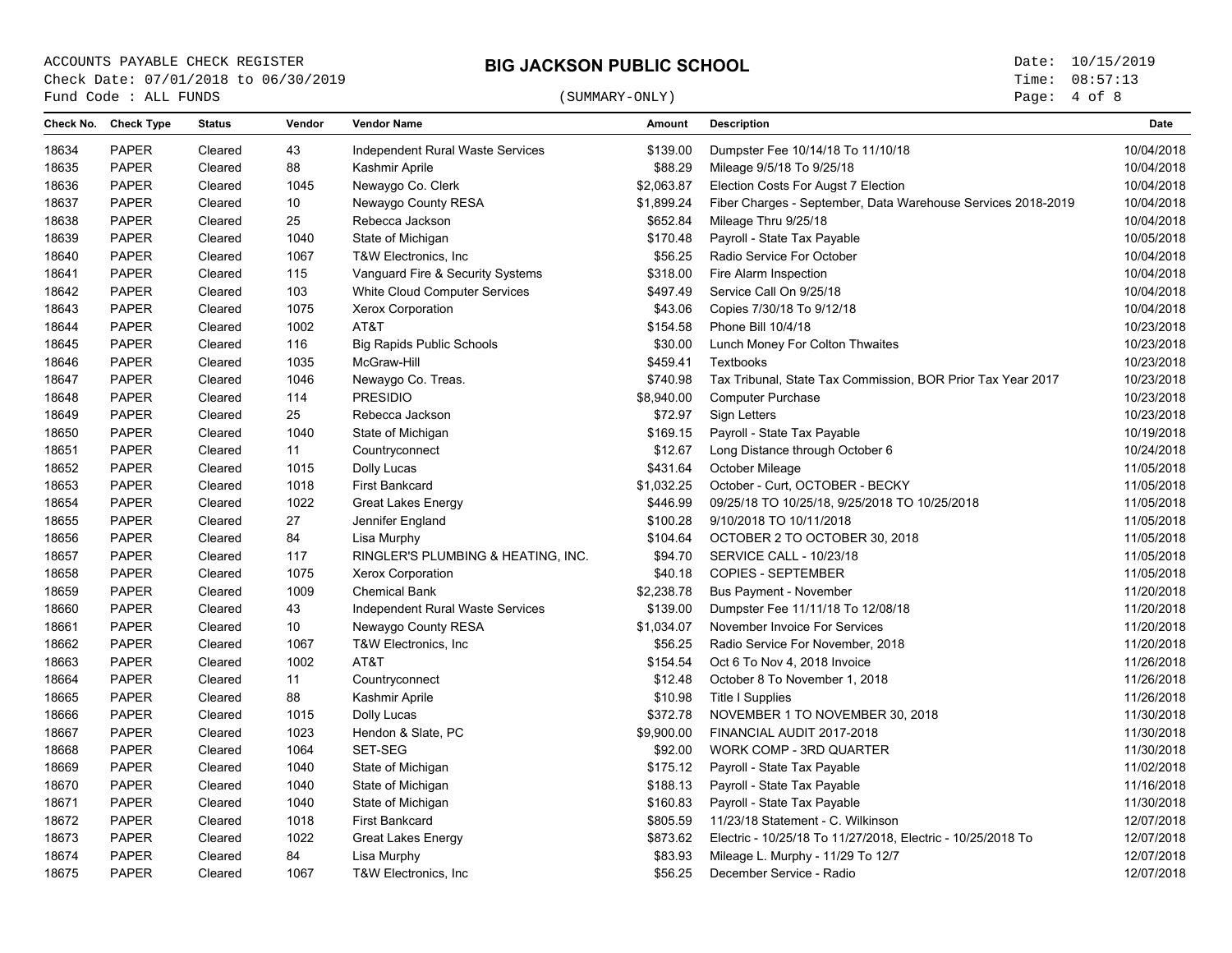# (SUMMARY-ONLY)

Page: 5 of 8

|       | Check No. Check Type | <b>Status</b> | Vendor | <b>Vendor Name</b>                  | <b>Amount</b> | <b>Description</b>                                           | <b>Date</b> |
|-------|----------------------|---------------|--------|-------------------------------------|---------------|--------------------------------------------------------------|-------------|
| 18676 | <b>PAPER</b>         | Cleared       | 1018   | <b>First Bankcard</b>               | \$93.27       | Credit Card - November                                       | 12/07/2018  |
| 18677 | <b>PAPER</b>         | Cleared       | 43     | Independent Rural Waste Services    | \$139.00      | Dumpster Fee - 12/9/18 To 3/2/19                             | 12/11/2018  |
| 18678 | <b>PAPER</b>         | Cleared       | 27     | Jennifer England                    | \$26.16       | Mileage 11/30/18 To 12/7/18                                  | 12/11/2018  |
| 18679 | <b>PAPER</b>         | Cleared       | 10     | Newaygo County RESA                 | \$3,250.65    | November Invoice - Services                                  | 12/11/2018  |
| 18680 | <b>PAPER</b>         | Cleared       | 114    | <b>PRESIDIO</b>                     | \$720.00      | Google Management License                                    | 12/11/2018  |
| 18681 | <b>PAPER</b>         | Cleared       | 1075   | <b>Xerox Corporation</b>            | \$40.18       | 09/30/18 To 10/30/18 Copies                                  | 12/11/2018  |
| 18682 | <b>PAPER</b>         | Cleared       | 25     | Rebecca Jackson                     | \$226.72      | Mileage October 1 To October 31, 2018                        | 12/12/2018  |
| 18683 | <b>PAPER</b>         | Cleared       | 1002   | AT&T                                | \$154.54      | December Phone Service                                       | 12/18/2018  |
| 18684 | <b>PAPER</b>         | Cleared       | 1022   | <b>Great Lakes Energy</b>           | \$32.21       | December Electric                                            | 12/18/2018  |
| 18685 | <b>PAPER</b>         | Cleared       | 105    | Newaygo County Council For The Arts | \$905.18      | Art Class - 10/10/18 To 11/21/18                             | 12/18/2018  |
| 18686 | <b>PAPER</b>         | Cleared       | 103    | White Cloud Computer Services       | \$550.00      | <b>Computer IT Services</b>                                  | 12/18/2018  |
| 18687 | <b>PAPER</b>         | Cleared       | 11     | Countryconnect                      | \$7.06        | Phone Long Distance - November                               | 12/18/2018  |
| 18688 | <b>PAPER</b>         | Cleared       | 1012   | Curt Wilkinson                      | \$141.70      | December Mileage - Lunch Pick Up                             | 12/18/2018  |
| 18689 | <b>PAPER</b>         | Cleared       | 1040   | State of Michigan                   | \$195.57      | Payroll - State Tax Payable                                  | 12/14/2018  |
| 18690 | <b>PAPER</b>         | Cleared       | 1040   | State of Michigan                   | \$170.67      | Payroll - State Tax Payable                                  | 12/28/2018  |
| 18691 | <b>PAPER</b>         | Cleared       | 1034   | <b>MASB</b>                         | \$573.00      | 2018-19 MASB Membership Renewal                              | 01/04/2019  |
| 18692 | <b>PAPER</b>         | Cleared       | 1015   | Dolly Lucas                         | \$285.58      | DECEMBER, 2018 MILEAGE                                       | 01/09/2019  |
| 18693 | <b>PAPER</b>         | Cleared       | 1018   | <b>First Bankcard</b>               | \$640.95      | Credit Card Statement - B Jackson, Credit Card Statement - C | 01/11/2019  |
| 18694 | <b>PAPER</b>         | Cleared       | 1022   | <b>Great Lakes Energy</b>           | \$934.60      | Electric Bill - November 27 To December 26, 2018, Electric B | 01/11/2019  |
| 18695 | <b>PAPER</b>         | Cleared       | 43     | Independent Rural Waste Services    | \$139.00      | Dumpster January 6 To February 2, 2019                       | 01/11/2019  |
| 18696 | <b>PAPER</b>         | Cleared       | 48     | Larry Bulson                        | \$735.89      | <b>Bus Repairs</b>                                           | 01/11/2019  |
| 18697 | <b>PAPER</b>         | Cleared       | 10     | Newaygo County RESA                 | \$1,818.38    | December Invoice For Services                                | 01/11/2019  |
| 18698 | <b>PAPER</b>         | Cleared       | 114    | <b>PRESIDIO</b>                     | \$1,570.00    | <b>Dell Chromebooks</b>                                      | 01/11/2019  |
| 18699 | <b>PAPER</b>         | Cleared       | 1067   | T&W Electronics, Inc                | \$56.25       | January Radio Service                                        | 01/11/2019  |
| 18700 | <b>PAPER</b>         | Cleared       | 1075   | <b>Xerox Corporation</b>            | \$40.18       | Copies 10/30/18 To 11/30/18                                  | 01/11/2019  |
| 18701 | <b>PAPER</b>         | Cleared       | 1002   | AT&T                                | \$159.54      | JANUARY INVOICE - PHONES                                     | 01/22/2019  |
| 18702 | <b>PAPER</b>         | Cleared       | 11     | Countryconnect                      | \$6.09        | LONG DISTANCE - DECEMBER                                     | 01/22/2019  |
| 18703 | <b>PAPER</b>         | Cleared       | 1040   | State of Michigan                   | \$142.09      | Payroll - State Tax Payable                                  | 01/11/2019  |
| 18704 | <b>PAPER</b>         | Cleared       | 1040   | State of Michigan                   | \$166.50      | Payroll - State Tax Payable                                  | 01/25/2019  |
| 18705 | <b>PAPER</b>         | Cleared       | 1033   | <b>MAISD</b>                        | \$280.00      | <b>SWIS Licenses</b>                                         | 01/23/2019  |
| 18706 | <b>PAPER</b>         | Cleared       | 1012   | Curt Wilkinson                      | \$148.48      | MILEAGE FOR JANUARY 2019                                     | 02/11/2019  |
| 18707 | <b>PAPER</b>         | Cleared       | 1015   | Dolly Lucas                         | \$192.56      | MILEAGE FOR JANUARY                                          | 02/11/2019  |
| 18708 | PAPER                | Cleared       | 35     | Glen Falin                          | \$1,800.00    | PLOWING SERVICES 11/26/18 TO 1/30/19                         | 02/11/2019  |
| 18709 | <b>PAPER</b>         | Cleared       | 1018   | <b>First Bankcard</b>               | \$272.47      | C. WILKINSON 12/23/18 TO 1/23/19                             | 02/11/2019  |
| 18710 | <b>PAPER</b>         | Cleared       | 1022   | <b>Great Lakes Energy</b>           | \$1,006.93    | 12/26/18 TO 01/24/19, 12/26/18 - 01/24/2019                  | 02/11/2019  |
| 18711 | <b>PAPER</b>         | <b>VOID</b>   | 19     | Independent Bank - Big Rapids       | -voided-      | DUMPSTER FEE 2/3/19 TO 3/2/19                                | 02/11/2019  |
| 18712 | <b>PAPER</b>         | Cleared       | 10     | Newaygo County RESA                 | \$1,536.28    | FEBRUARY 2019 CHARGES                                        | 02/11/2019  |
| 18713 | <b>PAPER</b>         | Cleared       | $50\,$ | Optimal Solutions, Inc.             | \$1,000.00    | ANNUAL SOFTWARE SUBSCRIPTION                                 | 02/11/2019  |
| 18714 | <b>PAPER</b>         | Cleared       | 43     | Independent Rural Waste Services    | \$139.00      | Dumpster Fee 2/3/19 To 3/2/19                                | 02/11/2019  |
| 18715 | <b>PAPER</b>         | Cleared       | 1048   | Northwest MI Trans. Consortium      | \$54.00       | Random Drug Test - Bus Drivers                               | 02/13/2019  |
| 18716 | <b>PAPER</b>         | Cleared       | 1067   | T&W Electronics, Inc.               | \$56.25       | Radio Service For February, 2019                             | 02/13/2019  |
| 18717 | <b>PAPER</b>         | Cleared       | 1075   | <b>Xerox Corporation</b>            | \$40.18       | Copier Usage 11/30/18 To 12/30/18                            | 02/13/2019  |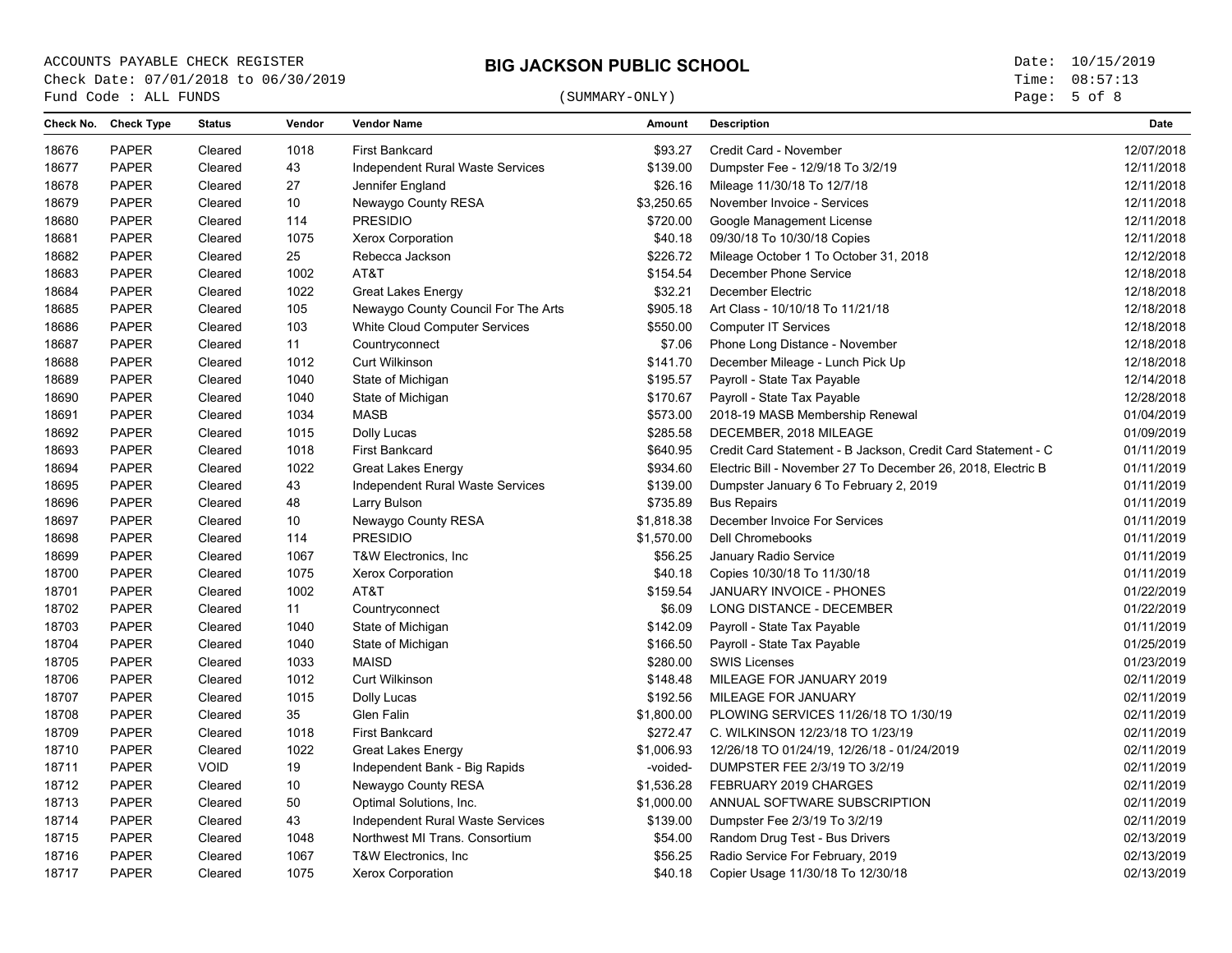# (SUMMARY-ONLY)

Page: 6 of 8

|       | Check No. Check Type | <b>Status</b> | Vendor | <b>Vendor Name</b>               | <b>Amount</b> | <b>Description</b>                                           | <b>Date</b> |
|-------|----------------------|---------------|--------|----------------------------------|---------------|--------------------------------------------------------------|-------------|
| 18718 | <b>PAPER</b>         | Cleared       | 1002   | AT&T                             | \$159.54      | January Phone Bill                                           | 02/20/2019  |
| 18719 | <b>PAPER</b>         | Cleared       | 11     | Countryconnect                   | \$6.97        | JANUARY - PHONE CHARGES                                      | 02/20/2019  |
| 18720 | <b>PAPER</b>         | Cleared       | 1040   | State of Michigan                | \$162.90      | Payroll - State Tax Payable                                  | 02/08/2019  |
| 18721 | <b>PAPER</b>         | Cleared       | 1040   | State of Michigan                | \$160.72      | Payroll - State Tax Payable                                  | 02/22/2019  |
| 18722 | <b>PAPER</b>         | Cleared       | 84     | Lisa Murphy                      | \$110.20      | February 2019 Mileage                                        | 02/27/2019  |
| 18723 | <b>PAPER</b>         | Printed       | 1012   | Curt Wilkinson                   | \$148.48      | <b>FEBRUARY MILEAGE</b>                                      | 03/12/2019  |
| 18724 | <b>PAPER</b>         | Printed       | 35     | Glen Falin                       | \$1,400.00    | SNOW PLOWING - FEBRUARY                                      | 03/12/2019  |
| 18725 | <b>PAPER</b>         | Printed       | 1018   | <b>First Bankcard</b>            | \$573.43      | February Credit Card - C. Wilkinson                          | 03/12/2019  |
| 18726 | <b>PAPER</b>         | Printed       | 1022   | Great Lakes Energy               | \$1,539.52    | ELECTRIC 01/24/19 TO 02/25/19, Electric 01/24/2019 - 2/25/20 | 03/12/2019  |
| 18727 | <b>PAPER</b>         | Printed       | 43     | Independent Rural Waste Services | \$139.00      | DUMPSTER - 3/3/19 TO 3/30/19                                 | 03/12/2019  |
| 18728 | <b>PAPER</b>         | <b>VOID</b>   | 84     | Lisa Murphy                      | -voided-      | MILEAGE - 2/21/19 & 3/1/19                                   | 03/12/2019  |
| 18729 | <b>PAPER</b>         | Printed       | 1045   | Newaygo Co. Clerk                | \$1,611.62    | ELECTION COSTS - 11/06/2018                                  | 03/12/2019  |
| 18730 | <b>PAPER</b>         | Printed       | 1050   | Pearson Education                | \$320.20      | INSTRUCTIONAL MATERIALS                                      | 03/12/2019  |
| 18731 | <b>PAPER</b>         | Printed       | 1063   | SEG Workers Comp Fun             | \$92.00       | 4th Quarter Work Comp                                        | 03/12/2019  |
| 18732 | <b>PAPER</b>         | Printed       | 1067   | T&W Electronics, Inc.            | \$56.25       | <b>MARCH SERVICE</b>                                         | 03/12/2019  |
| 18733 | <b>PAPER</b>         | Printed       | 1075   | <b>Xerox Corporation</b>         | \$40.18       | DUPLICATION 12/30/19-01/30/19                                | 03/12/2019  |
| 18734 | <b>PAPER</b>         | Printed       | 84     | Lisa Murphy                      | \$38.28       | Mileage - 3/01/19                                            | 03/12/2019  |
| 18735 | <b>PAPER</b>         | Printed       | 11     | Countryconnect                   | \$9.35        | LONG DISTANCE - 02/05/2019-03/04/2019                        | 03/19/2019  |
| 18736 | <b>PAPER</b>         | Printed       | 79     | District Health Department #10   | \$20.00       | Drinking Water Laboratory                                    | 03/19/2019  |
| 18737 | <b>PAPER</b>         | Printed       | 88     | Kashmir Aprile                   | \$25.15       | Postage To Mail CA-60s                                       | 03/19/2019  |
| 18738 | <b>PAPER</b>         | Printed       | 10     | Newaygo County RESA              | \$2,500.63    | March Invoice For Services                                   | 03/19/2019  |
| 18739 | <b>PAPER</b>         | Printed       | 1002   | AT&T                             | \$159.54      | February - March                                             | 03/27/2019  |
| 18740 | <b>PAPER</b>         | Printed       | 1012   | Curt Wilkinson                   | \$222.72      | Mileage March 4 To March 22                                  | 03/27/2019  |
| 18741 | <b>PAPER</b>         | Printed       | 43     | Independent Rural Waste Services | \$139.00      | Dumpster - 3/31/19 To 4/27/19                                | 03/27/2019  |
| 18742 | <b>PAPER</b>         | Printed       | 25     | Rebecca Jackson                  | \$552.00      | Mileage 12/18/18 - 3/22/19                                   | 03/27/2019  |
| 18743 | <b>PAPER</b>         | Printed       | 1040   | State of Michigan                | \$187.85      | Payroll - State Tax Payable                                  | 03/08/2019  |
| 18744 | <b>PAPER</b>         | Printed       | 1040   | State of Michigan                | \$168.66      | Payroll - State Tax Payable                                  | 03/22/2019  |
| 18745 | <b>PAPER</b>         | Printed       | 1018   | <b>First Bankcard</b>            | \$949.96      | March - Becky's Card; March - Curt's Card                    | 04/08/2019  |
| 18746 | <b>PAPER</b>         | Printed       | 1022   | <b>Great Lakes Energy</b>        | \$1,226.58    | Electric 02/25/19 - 3/26/2019; Electric 02/25/19 - 3/26/19   | 04/08/2019  |
| 18747 | <b>PAPER</b>         | Printed       | 27     | Jennifer England                 | \$132.24      | Mileage 3/1/19 To 3/13/19                                    | 04/08/2019  |
| 18748 | <b>PAPER</b>         | Printed       | 84     | Lisa Murphy                      | \$92.80       | Mileage 2/27/19 To 3/13/19                                   | 04/08/2019  |
| 18749 | <b>PAPER</b>         | Printed       | 10     | Newaygo County RESA              | \$1,918.91    | March Charges                                                | 04/08/2019  |
| 18750 | <b>PAPER</b>         | Printed       | 1050   | Pearson Education                | \$12.81       | <b>Teaching Supplies</b>                                     | 04/08/2019  |
| 18751 | <b>PAPER</b>         | Printed       | 1040   | State of Michigan                | \$168.60      | Payroll - State Tax Payable                                  | 04/05/2019  |
| 18752 | <b>PAPER</b>         | Printed       | 1067   | T&W Electronics, Inc.            | \$56.25       | Radio Service - April 2019                                   | 04/08/2019  |
| 18753 | <b>PAPER</b>         | Printed       | 1075   | Xerox Corporation                | \$40.18       | Copies 01-30-19 To 2-28-19                                   | 04/08/2019  |
| 18754 | <b>PAPER</b>         | Printed       | 79     | District Health Department #10   | \$180.00      | <b>Food Service License</b>                                  | 04/11/2019  |
| 18755 | <b>PAPER</b>         | Printed       | 1015   | Dolly Lucas                      | \$552.16      | Mileage 2/5/19 To 3/28/19                                    | 04/11/2019  |
| 18756 | <b>PAPER</b>         | <b>VOID</b>   | 27     | Jennifer England                 | -voided-      | Mileage 2/22/19                                              | 04/11/2019  |
| 18757 | <b>PAPER</b>         | Printed       | 48     | Larry Bulson                     | \$644.02      | Bus Repair - 2008                                            | 04/11/2019  |
| 18758 | <b>PAPER</b>         | Printed       | 84     | Lisa Murphy                      | \$38.28       | Mileage 2/22/19                                              | 04/11/2019  |
| 18759 | <b>PAPER</b>         | Printed       | 104    | Cisco OpenDNS LLC                | \$1,614.17    | Umbrella Professional                                        | 04/18/2019  |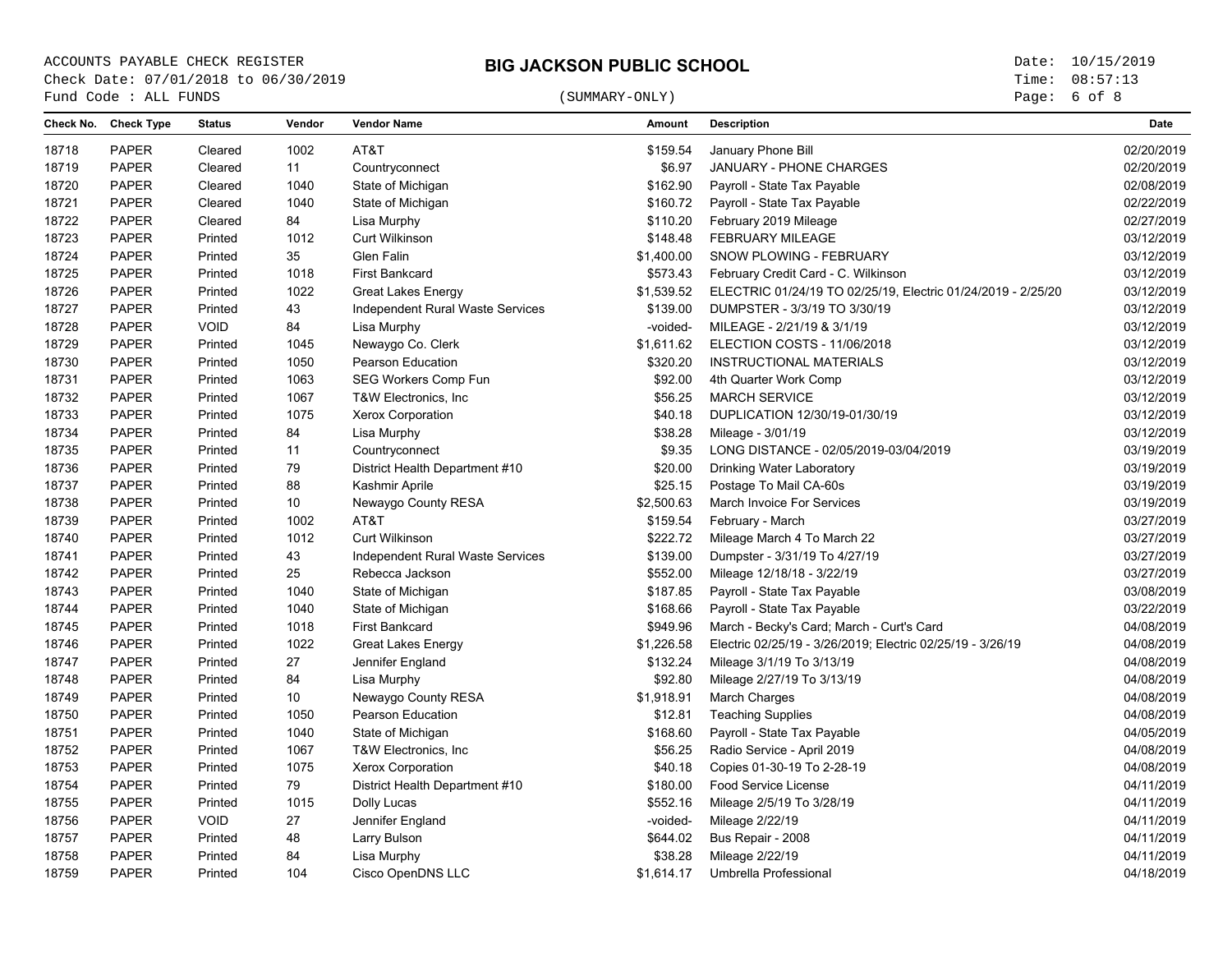# (SUMMARY-ONLY)

Page: 7 of 8

| Check No. | <b>Check Type</b> | <b>Status</b> | Vendor | <b>Vendor Name</b>               | <b>Amount</b> | <b>Description</b>                               | <b>Date</b> |
|-----------|-------------------|---------------|--------|----------------------------------|---------------|--------------------------------------------------|-------------|
| 18760     | <b>PAPER</b>      | Printed       | 1040   | State of Michigan                | \$155.27      | Payroll - State Tax Payable                      | 04/19/2019  |
| 18761     | <b>PAPER</b>      | Printed       | 1002   | AT&T                             | \$159.23      | <b>APRIL PHONE</b>                               | 04/24/2019  |
| 18762     | <b>PAPER</b>      | Printed       | 11     | Countryconnect                   | \$6.85        | LONG DISTANCE PHONE - APRIL                      | 04/24/2019  |
| 18763     | <b>PAPER</b>      | Printed       | 43     | Independent Rural Waste Services | \$139.00      | DUMPSTER FEE 4/28/19 TO 5/25/19                  | 04/24/2019  |
| 18764     | <b>PAPER</b>      | Printed       | 1012   | Curt Wilkinson                   | \$305.08      | Mileage - 3/25/19 To 4/30/19                     | 05/03/2019  |
| 18765     | <b>PAPER</b>      | Printed       | 1015   | Dolly Lucas                      | \$285.36      | Mileage - April 8 To April 30, 2019              | 05/03/2019  |
| 18766     | <b>PAPER</b>      | Printed       | 1018   | <b>First Bankcard</b>            | \$799.51      | Wilkinson's Card - April; Jackson's Card - April | 05/03/2019  |
| 18767     | <b>PAPER</b>      | Printed       | 1022   | <b>Great Lakes Energy</b>        | \$711.28      | <b>April Electric</b>                            | 05/03/2019  |
| 18768     | <b>PAPER</b>      | Printed       | 1075   | <b>Xerox Corporation</b>         | \$76.52       | Duplication 02/28/19 To 4/17/19                  | 05/03/2019  |
| 18769     | <b>PAPER</b>      | Printed       | 1067   | T&W Electronics, Inc             | \$56.25       | Radio Service For May 2019                       | 05/07/2019  |
| 18770     | <b>PAPER</b>      | Printed       | 1002   | AT&T                             | \$544.17      | April Phone Charges                              | 05/15/2019  |
| 18771     | <b>PAPER</b>      | Printed       | 11     | Countryconnect                   | \$6.96        | Phone Charges - April                            | 05/15/2019  |
| 18772     | <b>PAPER</b>      | Printed       | 43     | Independent Rural Waste Services | \$139.00      | Dumpster Fee 5/26/19 To 6/22/19                  | 05/15/2019  |
| 18773     | <b>PAPER</b>      | Printed       | 1058   | Ryan Maike                       | \$637.50      | <b>M-STEP SUPPORT</b>                            | 05/20/2019  |
| 18774     | <b>PAPER</b>      | Printed       | 1053   | The Pioneer Group                | \$160.00      | 4C KINDERGARTEN ROUND UP AD                      | 05/20/2019  |
| 18775     | <b>PAPER</b>      | Printed       | 1009   | <b>Chemical Bank</b>             | \$2,238.78    | <b>Bus Payment</b>                               | 05/24/2019  |
| 18776     | <b>PAPER</b>      | Printed       | 27     | Jennifer England                 | \$111.36      | Mileage 4/12/19 To 5/9/19                        | 05/24/2019  |
| 18777     | <b>PAPER</b>      | Printed       | 10     | Newaygo County RESA              | \$1,690.88    | <b>April Expenses</b>                            | 05/24/2019  |
| 18778     | <b>PAPER</b>      | Printed       | 1040   | State of Michigan                | \$168.85      | Payroll - State Tax Payable                      | 05/03/2019  |
| 18779     | <b>PAPER</b>      | Printed       | 1040   | State of Michigan                | \$172.01      | Payroll - State Tax Payable                      | 05/17/2019  |
| 18780     | <b>PAPER</b>      | Printed       | 1040   | State of Michigan                | \$177.52      | Payroll - State Tax Payable                      | 05/31/2019  |
| 18781     | <b>PAPER</b>      | Printed       | 1012   | Curt Wilkinson                   | \$315.52      | MILEAGE 5/1/19 TO 6/4/19                         | 06/06/2019  |
| 18782     | <b>PAPER</b>      | Printed       | 1015   | Dolly Lucas                      | \$396.72      | MILEAGE 5/1/19 TO 5/22/19                        | 06/06/2019  |
| 18783     | <b>PAPER</b>      | Printed       | 1018   | <b>First Bankcard</b>            | \$799.17      | C Wilkinson - May                                | 06/06/2019  |
| 18784     | <b>PAPER</b>      | Printed       | 1022   | <b>Great Lakes Energy</b>        | \$477.51      | ELECTRIC - MAY 2019                              | 06/06/2019  |
| 18785     | <b>PAPER</b>      | Printed       | 88     | Kashmir Aprile                   | \$119.15      | MILEAE 10/18/18-5/20/19                          | 06/06/2019  |
| 18786     | <b>PAPER</b>      | <b>VOID</b>   | 1056   | <b>MPSERS</b>                    | -voided-      | RET 147C UAAL                                    | 06/06/2019  |
| 18787     | <b>PAPER</b>      | Printed       | 1067   | T&W Electronics, Inc             | \$56.25       | RADIO SERVICE JUNE, 2019                         | 06/06/2019  |
| 18788     | <b>PAPER</b>      | Printed       | 1075   | <b>Xerox Corporation</b>         | \$40.18       | COPIES - 4/17/19 TO 4/30/19                      | 06/06/2019  |
| 18789     | <b>PAPER</b>      | Printed       | 10     | Newaygo County RESA              | \$1,630.88    | May Expense Invoice                              | 06/11/2019  |
| 18790     | <b>PAPER</b>      | Printed       | 61     | <b>Patterson's Flowers</b>       | \$83.97       | Flowers - Graduation                             | 06/11/2019  |
| 18791     | <b>PAPER</b>      | <b>VOID</b>   | 79     | District Health Department #10   | -voided-      | <b>Water Samples</b>                             | 06/13/2019  |
| 18792     | <b>PAPER</b>      | Printed       | 1002   | AT&T                             | \$295.11      | <b>Phone Service</b>                             | 06/20/2019  |
| 18793     | <b>PAPER</b>      | Printed       | 11     | Countryconnect                   | \$5.86        | <b>Phone Charges</b>                             | 06/20/2019  |
| 18794     | <b>PAPER</b>      | Printed       | 43     | Independent Rural Waste Services | \$139.00      | Dumpster Fee 6/23/19 To 7/20/19                  | 06/20/2019  |
| 18795     | <b>PAPER</b>      | Printed       | 1006   | <b>Brad Crawford</b>             | \$400.00      | 2018-2019 Board Meeting Stipend                  | 06/26/2019  |
| 18796     | <b>PAPER</b>      | Printed       | 110    | Charolette Lockerby              | \$400.00      | 2018-2019 Board Meeting Stipends                 | 06/26/2019  |
| 18797     | <b>PAPER</b>      | Printed       | 1015   | Dolly Lucas                      | \$129.92      | Mileage For Student Transportation June, 2019    | 06/26/2019  |
| 18798     | <b>PAPER</b>      | Printed       | 48     | Larry Bulson                     | \$801.04      | <b>Bus Repairs</b>                               | 06/26/2019  |
| 18799     | <b>PAPER</b>      | Printed       | 24     | Laura Johnson                    | \$480.00      | 2018-2019 Board Meeting Stipends                 | 06/26/2019  |
| 18800     | <b>PAPER</b>      | Printed       | 107    | Lynn Ulman                       | \$400.00      | 2018-2019 Board Meeting Stipends                 | 06/26/2019  |
| 18801     | <b>PAPER</b>      | Printed       | 10     | Newaygo County RESA              | \$200.00      | June Expenses                                    | 06/26/2019  |